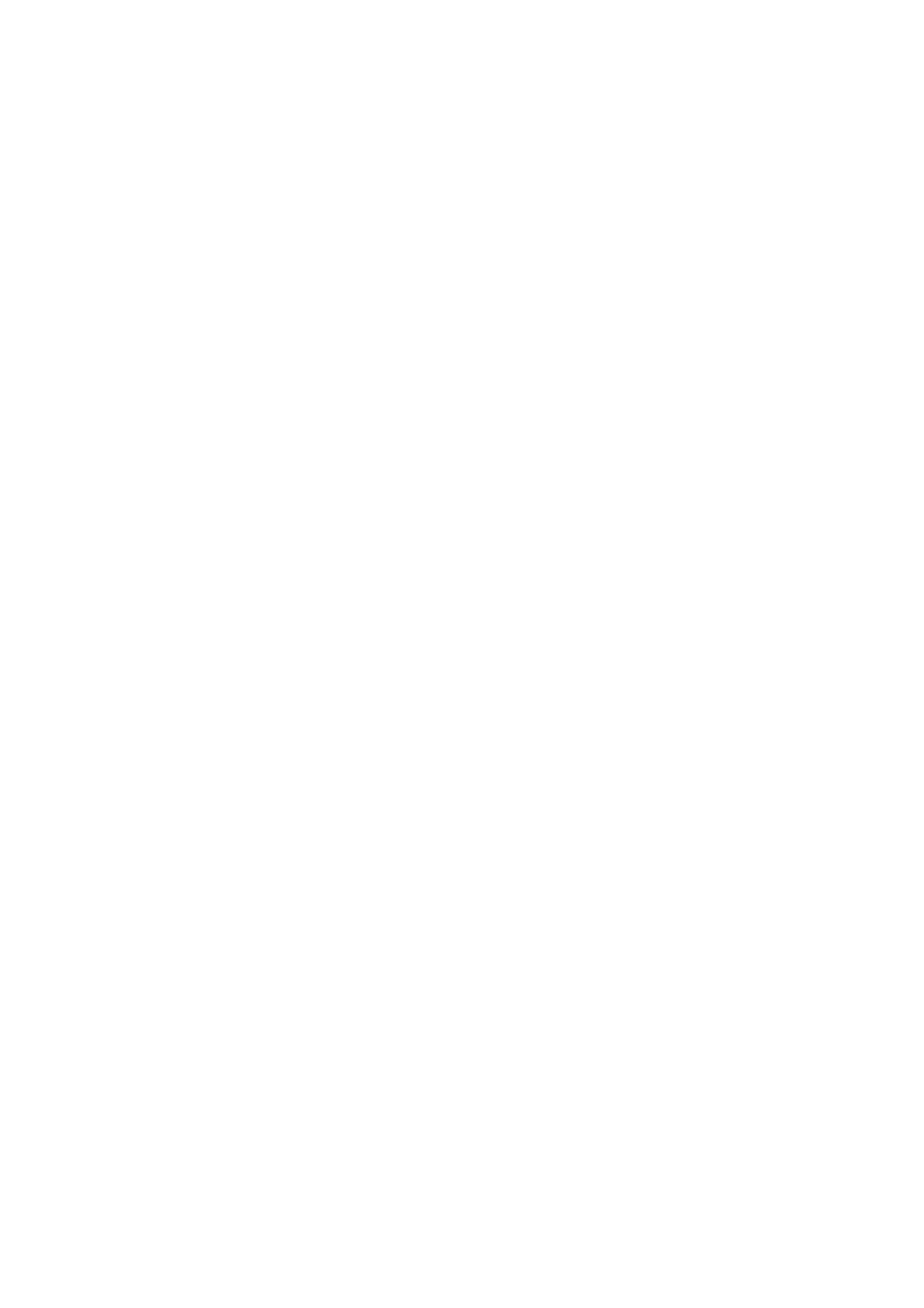## $O(d \log N)$ -Quantics Approximation of N-d Tensors in High-Dimensional Numerical Modeling

Boris N. Khoromskij

Max-Planck-Institute for Mathematics in the Sciences, Inselstr. 22-26, D-04103 Leipzig, Germany; {bokh}@mis.mpg.de

Dedicated to Prof. W. Dahmen on the occasion of his 60-th birthday

#### Abstract

In the present paper, we discuss the novel concept of super-compressed tensor-structured data formats in high dimensional applications. We describe the multi-folding or quantics based tensor approximation method of  $O(d \log N)$ -complexity (logarithmic scaling in the volume size), applied to the discrete functions over the product index set  $\{1, ..., N\}^{\otimes d}$ , or briefly N-d tensors of size  $N^d$ , and to the respective discretised differential-integral operators in  $\mathbb{R}^d$ . As the basic approximation result, we prove that complex exponential sampled on equispaced grid has quantics rank 1. Moreover, the Chebyshev polynomial sampled over Chebyshev Gauss-Lobatto grid, has separation rank 2 in quantics tensor format, while for the polynomial of degree  $m$ the respective quantics rank is at most  $m + 1$ . For N-d tensors generated by certain analytic functions, we give the constructive proof on the  $O(d \log N \log \epsilon^{-1})$ -complexity bound for their approximation by low rank 2-(d log N) quantics tensors up to the accuracy  $\varepsilon > 0$ . In the case  $\varepsilon = O(N^{-\alpha})$ ,  $\alpha > 0$ , our approach leads to the quantics tensor numerical method in dimension d, with the nearly optimal asymptotic complexity  $O(d/\alpha \log^2 \varepsilon^{-1})$ . ¿From numerics presented, we observe that the quantics tensor method has proved its value in application to various function related tensors/matrices arising in computational quantum chemistry and in the traditional FEM/BEM—the tool apparently works.

AMS Subject Classification: 65F30, 65F50, 65N35, 65F10

Key words: High-dimensional problems, quantics folding of vectors, rank structured tensor approximation, matrix valued functions, FEM, material sciences, stochastic modeling.

## 1 Introduction

#### 1.1 Evolution of tensor methods in the recent decade

In recent years, the idea of using the tensor-structured data formats was recognized as the basic concept for breaking down the "curse of dimensionality" in multidimensional numerical simulations. The guiding principle of tensor methods is an approximation of multivariate functions and operators relying on certain separation of variables. Modern applications include the high-dimensional problems arising in material sciences, bio-science, stochastic modeling, DMRG and quantum computations, signal processing, machine learning, financial mathematics.

The computational task is focused on the efficient low-complexity representation of higher order tensors and the related linear operators. In the current discussion, a tensor of order d, or briefly  $N-d$  tensor, is thought as the function on a product index set,  $\mathbf{A}: I^{\otimes d} \to \mathbb{R}$  with d-fold product  $I^{\otimes d} = I \times \cdots \times I$ , and  $I = \{1, ..., N\}$ . The subsequent exponential scaling in the storage size,  $N^d$ ,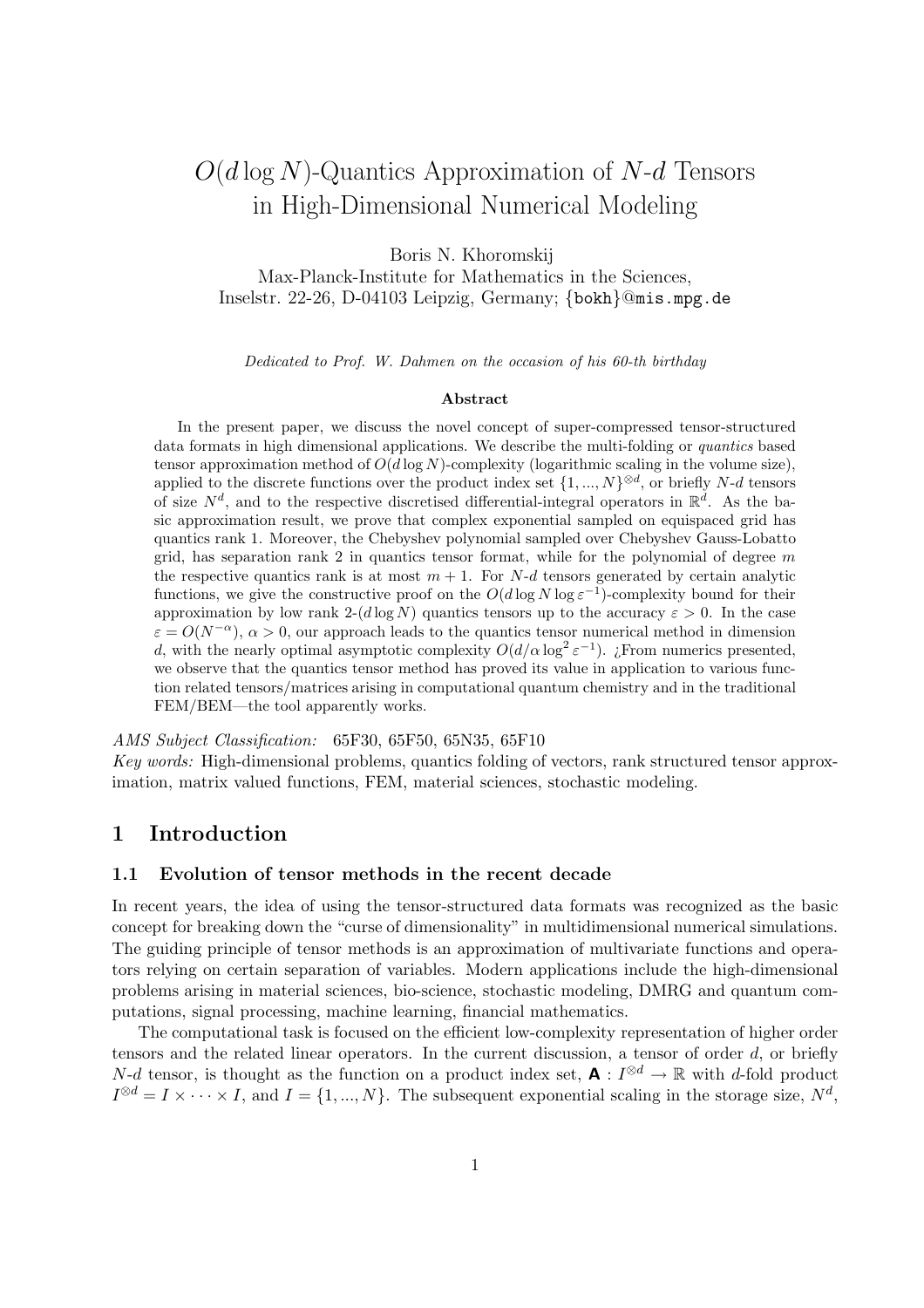predisposes the severe computational difficulties when using the traditional numerical algorithms that suffer from the "curse of dimension".

Recent approaches, like the wavelet multiscale methods [7, 8] and the hyperbolic cross (sparse grids) approximation [5, 41, 47] allow to relax the curse of dimension, and already make possible to treat the moderate dimensional problems, e.g., with  $d \leq 10$ .

Methods which allow the linear scaling in the dimension are distinctively linked with the idea of tensor approximation via separation of variables (see survey papers [33, 27] and references therein).

Application of the orthogonal rank- $(r_1, ..., r_d)$  Tucker tensor format (cf. [44, 9]) allows to relax the curse of dimension dramatically because of the reduced storage complexity,  $O(r^d + drN)$ , where, in practice, the sufficient maximal Tucker rank  $r = \max_{1 \leq \ell \leq l} r_{\ell}$ , can be much smaller than 1≤ℓ≤d N, say,  $r = O(\log N)$ . The particular case of the Tucker representation, usually refereed as the canonical model, can be specified by the diagonal Tucker core with  $r_{\ell} = r$ ,  $(\ell = 1, ..., d)$  implying the linear storage scaling in d,  $drN$ . In general, the best r-term nonlinear approximation indicates the slow polynomial convergence in the rank parameter  $r$ , and it can be estimated by the simple greedy-type incremental algorithms [43]. For the class of (physically relevant) analytic multivariate functions and Green's kernels the exponential convergence in the separation rank r can be proved [14, 23, 25, 26], that leads to the asymptotically optimal bound on the canonical rank,  $r = O(\log N)$ .

Since the well-known limitations in approximation via canonical model [11], the mixed (twolevel) orthogonal Tucker-canonical representation via imposing the rank-R canonical core tensor was introduced [23, 28]. It inherits the beneficial features of both models, orthogonality and linear scaling in d. The multigrid accelerated version of the mixed Tucker-canonical format was shown to be efficient in tensor computation of the 3D integral transforms in ab initio electronic structure calculations [28, 29].

The SVD-based approximation in the Tucker format was introduced, see the HOSVD approximation of the full format tensors [10], and RHOSVD approximation applied to the canonical targets [28]. These algorithms can be applied to moderate dimensions.

The rank-structured tensor formats that scale linear in the dimension  $d$  and, at the same time, allow the direct SVD-based truncated multilinear operations can be constructed using the idea of partial decoupling of dimensions. In computational molecular dynamics such methods are known for longer time as hierarchical or binary cascadic multi-configuration tensor methods (see [1, 34] for further details). Methods based on tensor product states representation (similar to TT/TC factorization below) became popular in density matrix renormalization group (DMRG) theory since [46], as well as in slightly entangled quantum computations [45]. The idea of dimension splitting in the context of the canonical tensor approximation was addressed in [23, Lemma 2.2].

The beneficial feature of the binary cascadic dimension splitting and DMRG methods is due to their linear scaling in d and N that can be realized by using the truncated SVD approximation or the truncated Schmidt decomposition (SD) that is another notation for truncated SVD, commonly used in physical literature. Recently, the tensor formats based on the tree-type or hierarchical dimension splitting have attracted much attention in mathematical community (see [37, 18, 4]). The non-hierarchical dimension splitting was introduced based on the so-called Three-dimensional Tensors [35], or equivalently Tensor Train (TT) [37] format. The storage is estimated by  $O(dr^2N)$ , where  $r$  is the maximal separation (splitting) rank. Furthermore, the quasi-optimal SVD-based algorithms for the rank optimization in hierarchical/TT dimension splitting schemes have been described in [37, 15].

In the present paper, we make use of the TT- and related formats in the framework of tensortruncated function/operator calculus. In §2.1 below, the generalised tensor chain (TC) representation is addressed characterized by the periodic-type dimensional splitting scheme. It is motivated by the fact that from a physical point of view, periodic boundary conditions are normally highly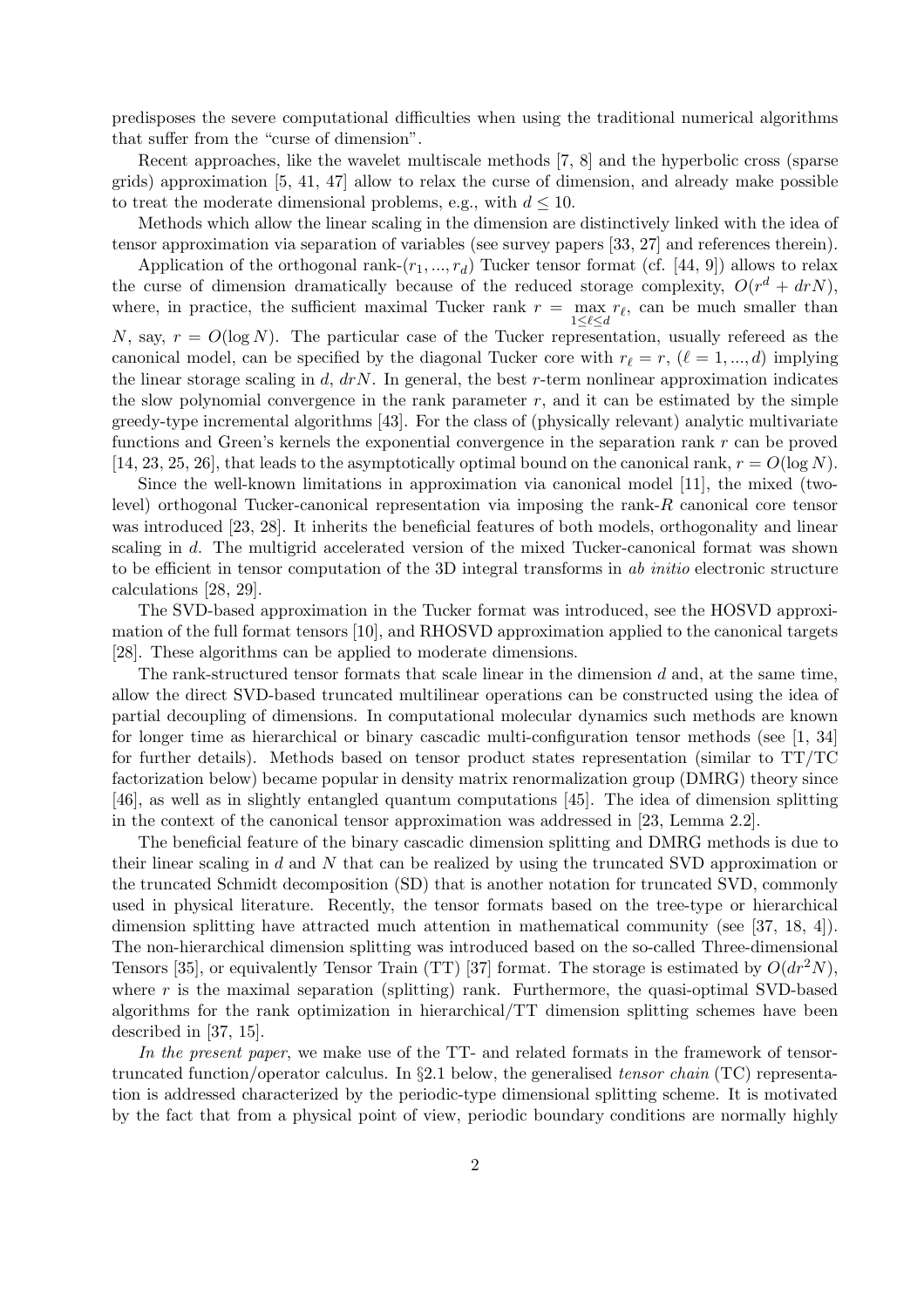preferable to the open ones (the latter correspond to TT format) [46]. In §2.2, we discuss the two-level Tucker-TC model that is a combination of the orthogonal Tucker decomposition with the TT/TC-representation of the Tucker core. The advantage is that it provides linear storage scaling in the rank parameter due to the fact that both the maximal Tucker and TC ranks appear to be much smaller than  $N, r \ll N$ . The special case of above model is the two-level canonical-TT format that is proved to be useful in the tensor-structured operator calculus [30, 27].

#### 1.2 Why folding of a tensor may lead to  $\log N$ -complexity

In high resolution molecular/electronic structure calculations, in FEM applications and in stochastic PDEs the univariate grid size  $N$  specifying  $N-d$  tensors resolving multiple singularities may be rather large, say,  $N \approx 10^4$ , that addresses the question on whether a better than linear asymptotic in N can be attained. The answer is yes, specifically, the asymptotic complexity  $O(d \log N)$ , i.e. logarithmic in the volume size, is possible if we deal with the "well structured" data. For example, it is known in signal processing, spectroscopy and higher-order statistics that the folding of a sampling vector into a matrix or 3-tensor may reduce the number of essential parameters (samplings) to reconstruct exactly the initial vector in  $\mathbb{R}^N$  (cf. [42, 21, 39]). The relation to a separable representation of polyadics was emphasized in [20, 6].

To illustrate why the folding of a vector/tensor to a high-dimensional data format might lead to the compressed representation, we present the simple, but instructive example on the dyadic folding of exponential vector. The next statement is the particular case of the more general Lemma 2.5 below on the q-adic folding of N-vectors.

**Proposition 1.1** For a given  $N = 2^L$ , with  $L \in \mathbb{N}_+$ , and  $c, z \in \mathbb{C}$ , the single exponential vector  $\mathbf{X} := \{x_n := c z^{n-1}\}_{n=1}^N \in \mathbb{C}^N$ , can be reshaped by the successive dyadic folding to the rank-1  $2 \times 2 \times ... \times 2$  $\overbrace{L}$ -tensor representation (shortly, to the rank-1, 2-L tensor),

$$
\mathbf{X} \mapsto \mathbf{A} = c \otimes_{p=1}^{L} \left[ \begin{array}{c} 1 \\ z^{2^{p-1}} \end{array} \right], \quad \mathbf{A} : \{1, 2\}^{\otimes L} \to \mathbb{C}.
$$
 (1.1)

The number of representation parameters is reduced dramatically from N to  $2 + \log_2 N$ .

Proposition 1.1 implies that the exponential N-vector is exactly represented by the rank-1, 2-L quantics tensor of size  $2 \times 2 \times ... \times 2$  represented by only  $2 + \log_2 N$  parameters. The similar folding strategy can be applied to matrices and  $N-d$  tensors (see §2.4). In the case of a general vector/matrix/tensor, the resultant  $2-dL$  folding tensor can be *approximated* in the low rank TT/TC-format.

In the present paper, we make a step toward the almost grid-independent (or meshless) representation of high order tensors. We show that the quantics-TT (QTT) approximation of  $q$ -log<sub>a</sub> N tensors obtained by the *q*-adic (or simply *quantics*<sup>1</sup> type) multidimensional folding, and applied to a class of function related N-vectors,  $N \times N$ -matrices or N-d tensors provides exponential convergence in the canonical rank. In particular, we prove that the "exponential, trigonometric and polynomial" vectors have fixed QTT-rank uniformly in the vector size N. This allows to understand why the multifolding of vectors/tensors may lead to the  $d \log N$ -computational complexity.

Notice that the terminology also mimics the representation via elementary information quantum ("quant") since the initial large vector is split into small fractions of size  $q = 2, 3$  (quantics). This "pin-point" resolution allows to find the separable structure at all levels including the elementary

<sup>&</sup>lt;sup>1</sup>The terminology is borrowed from the methods of separable representation of polyadics, see [6].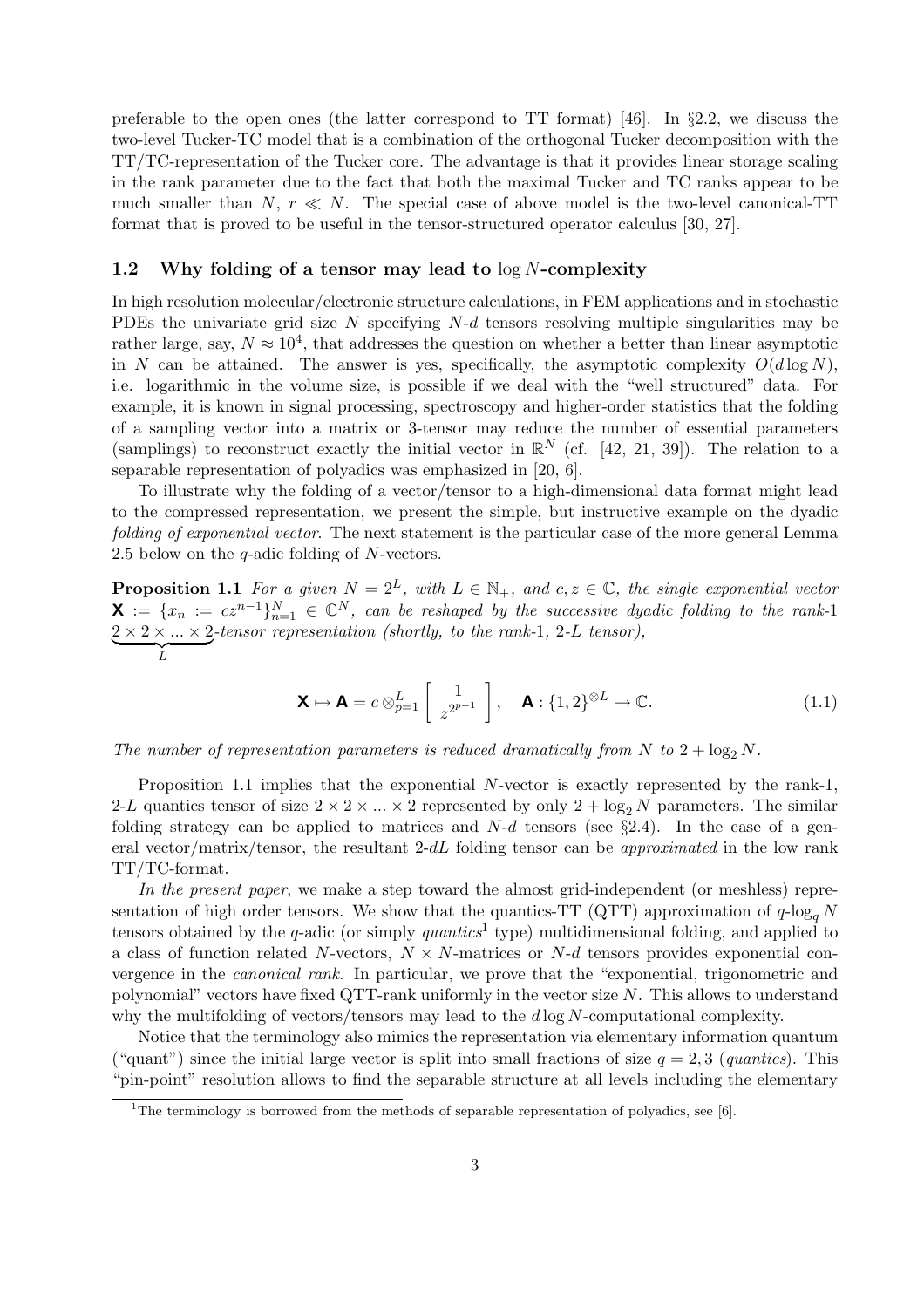q-quants. Hence, the rank structured quantics approximation discovers the similarity patterns in the input data up to the finest resolution level, providing the way for the best possible compression rate within the chosen rank-structured dimensional splitting model posed in the auxiliary dimension  $D = d \log_q N$ .

We introduce the semianalytic constructive scheme providing the low rank quantics-TT approximation of function related tensors, that can be substantiated on the SVD-based rank reduction algorithm in [35].

#### 1.3 Toward asymptotically optimal grid-based numerical methods

Tensor-structured numerical methods of the linear scaling  $O(dN)$ , are proved to be efficient for representation of functions and operators in the Hartree-Fock and Kohn-Sham models in electronic structure calculations [3, 28, 22]. Numerical method for solution of the Hartree-Fock equation by tensor truncated iteration was recently presented in [29]. Other successful applications to highdimensional eigenvalue problems [19, 26] and to stochastic PDEs [32, 31] are reported. Using separation of variables in machine learning is addressed in [2]. Numerical examples in [36] demonstrated the highly compressed TT-approximation of  $2^L \times 2^L$ -matrices arising in FEM.

The QTT method developed in this paper has proved its value in tensor decomposition of large multi-dimensional data sets arising in traditional FEM, stochastic PDEs, and in numerical quantum chemistry—the tool apparently works. The particular numerical illustrations presented in Section 3.4 indicate surprisingly good compression rate  $O(d \log N)$ , of the QTT approximation applied to certain matrix-valued functions and function related tensors. This includes solutions of model boundary-value and eigenvalue problems in  $\mathbb{R}^d$ , as well as some examples of electron densities and Hartree potentials in electronic structure calculations. Moreover, DMRG calculations in [46, 45] show that QTC/QTT-type "matrix product states" tensor formats are indispensable in moder quantum computations.

#### 1.4 Outline of the main results and future prospects

In the present paper we discuss the new prospects of tensor-structured data formats in high dimensional applications based on the idea of quantics representations.

The quantics-based tensor approximation methods are described applied to the discrete functions over the d-fold index set of size  $N \times ... \times N$ , or briefly  $N-d$  tensors, and to the related matrices representing the discrete analogues of differential-integral operators. For some classes of function related N-d tensors, we give the constructive proof on the  $O(d \log N \log \varepsilon^{-1})$ -complexity bound for their approximation up to the accuracy  $\varepsilon > 0$ , in the set of low rank q-D quantics tensors in auxiliary dimension  $D = d \log_q N$ , with small base  $q = 2, 3$ , such that  $N = q^L$ . In particular, we justify the low-rank quantics tensor approximation for solutions of certain elliptic boundary value/spectral problems in  $\mathbb{R}^d$ .

The quantics approximation of log-log scaling,  $O(d \log N \log \varepsilon^{-1})$ , opens the new perspectives for developing reliable computational methods in higher dimensions that are free from the "curse of dimensionality", noticeable limitations on the grid-size (kind of the meshless method), and from numerical instabilities. In the case of polynomially convergent FEM-FDM discretisations, i.e. for  $\varepsilon = O(N^{-\alpha})$ ,  $\alpha > 0$ , we arrive at the QTT solution methods with the asymptotic complexity  $O(d \log^{\beta} \varepsilon^{-1}), \beta \ge 2$ , that seems to be the *nearly optimal computational cost* expected in the high dimensional numerical modeling.

With impetus to real life applications, we mention that the QTT method can be employed in the framework of truncated iteration or DMRG-type optimisation for solving classes of elliptic/parabolic equations in higher dimensions with log-scaling in the volume size.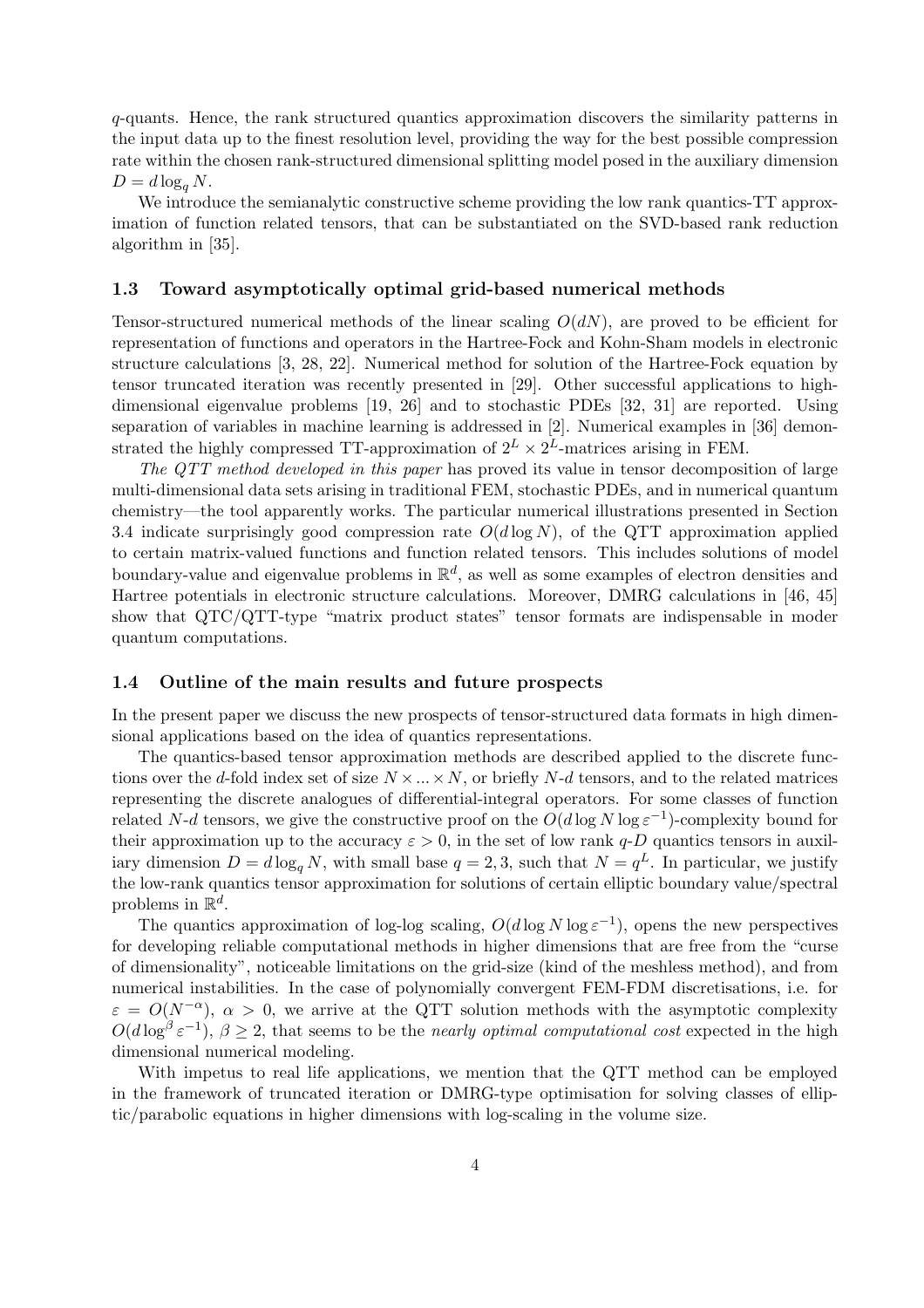The rest of the paper is organised as follows. Section 2 introduces the quantics (folding) tensor approximation. We prove that the exponential and trigonometric tensors allow the exact rank-1 (resp. rank-2) quantics representation, while the Chebyshev polynomial sampled over Chebyshev Gauss-Lobatto grid has separation rank 2 in quantics tensor format. Then we prove the approximation error estimate in terms of the canonical rank applied to the class of function related quantics tensors. Section 3.4 presents various numerical examples on the  $O(D \log \varepsilon^{-1})$ -approximation of N-d tensors by the D-dimensional  $q$ -D quantics with the auxiliary (vertual) dimension  $D = d \log_a N$ .

## 2 Approximation in quantics tensor formats

#### 2.1 Basic rank-structured tensor representations

Tensors of order d are defined as the elements of finite dimensional tensor-product Hilbert space  $\mathbb{W}_{\mathbf{n}} \equiv \mathbb{W}_{\mathbf{n},d}$  of the *d*-fold,  $\underline{N_1 \times ... \times N_d}$  $\overline{a}$ d real/complex-valued arrays, and equipped with the Euclidean scalar product. Each tensor in  $\mathbb{W}_n$  can be represented componentwise,  $\mathbf{A} = [A(i_1, ..., i_d)]$ 

with  $i_{\ell} \in I_{\ell} := \{1, ..., N_{\ell}\}\$ , and  $\mathbf{n} = (N_1, ..., N_d)$ , where for the ease of presentation, we mainly consider the equal-size tensors, i.e.,  $I_{\ell} = I = \{1, ..., N\}$  ( $\ell = 1, ..., d$ ). We call the elements of  $\mathbb{W}_{n} = \mathbb{R}^{\mathcal{I}}$  with  $\mathcal{I} = I_1 \times ... \times I_d$ , as *N*-*d* tensors and use ceveral equivalent notations for the corresponding d-dimensional arrays,  $\mathbf{A} \equiv \mathbf{A}_{(N,d)} \equiv \mathbf{A}_{(n,d)} \in \mathbb{W}_{n}$ . Dimension of the Hilbert space scales exponentially in d, dim  $\mathbb{W}_{n,d} = N^d$ .

The rank- $(r_1,\ldots,r_d)$  Tucker format [44, 9]) contains all tensors in  $\mathbb{W}_n = \mathbb{R}^{\mathcal{I}}$ , that can be presented in the form of a tensor-by-matrix *contracted product* over the product index set  $J :=$  $\times_{\ell=1}^{d} J_{\ell}$ , with  $J_{\ell} = \{1, ..., r_{\ell}\}$ , and  $\mathbf{r} = (r_1, ..., r_d) \in \mathbb{N}_+^d$ ,

$$
\mathbf{V} = \boldsymbol{\beta} \times_1 T^{(1)} \times_2 T^{(2)} \dots \times_d T^{(d)} \in \mathbb{W}_{n},\tag{2.1}
$$

and with certain (orthogonal)  $N \times r_{\ell}$  side matrices,  $T^{(\ell)} = [t_{\ell}^1 ... t_{\ell}^{r_{\ell}}] \in \mathbb{R}^{I \times J_{\ell}}$ . The coefficients (core) tensor  $\boldsymbol{\beta} = [\beta(\nu_1, ..., \nu_d)], \nu_\ell \in J_\ell$ , is an element of a (dual) tensor space  $\mathbb{B}_r = \mathbb{R}^{J_1 \times ... \times J_d}$ . We denote this tensor class by  $\mathcal{T}_{\mathbf{r},\mathbf{n}} \subset \mathbb{W}_{\mathbf{n}}$ . The storage size is still exponential,  $O(r^d + drN)$ , since, in general, the interdimensional connectivity tensor  $\beta$  is fully populated.

The rank-R canonical format is defined as the particular case of Tucker model  $(2.1)$  specified by equal  $\ell$ -mode ranks,  $r_{\ell} = R$  ( $\ell = 1, ..., d$ ), and by the diagonal Tucker core  $\beta := diag\{\beta_1, ..., \beta_R\},\$ such that  $\beta(\nu_1, ..., \nu_d) = 0$  except when  $\nu_1 = ... = \nu_d$  with  $\beta(\nu, ..., \nu) = \beta_{\nu}$ . The orthogonality of  $T^{(\ell)}$ is no longer required. We denote by  $\mathcal{C}_{R,n}$  the class of tensors in  $\mathbb{W}_n$  whose rank does not exceed R, rank( $V \leq R$ . In spite of linear scaling in d, dRN, the inflexible and rather poor connectivity pattern of this format, parallel with the lack of orthogonality, lead to the well known computational difficulties with the canonical decomposition. Another possible drawback is the "rigid" constraints due to the equal rank distribution for all dimensions,  $r_{\ell} = R, \ell = 1, ..., d$ .

The rank-r tensor train  $(TT)$  format is defined in the spirit of Tucker model, but with essentially reduced "connectivity" constraints (see [35, 37]). As in the case of canonical format it scales linearly in both  $d$  and  $N$ . The generalisation of the TT-format to the case of "periodic" index chain is given by the following definition.

**Definition 2.1** (Tensor chain format). For the given rank parameter  $\mathbf{r} = (r_0, ..., r_d)$ , and the respective index sets  $J_{\ell} = \{1, ..., r_{\ell}\}$  ( $\ell = 0, 1, ..., d$ ), with the periodicity constraints  $J_0 = J_d$  (i.e.,  $r_0 = r_d$ ), the rank-r tensor chain (TC) format contains all elements **V** in  $\mathbb{W}_n = \mathbb{R}^T$  that can be represented as the chain of contracted products of 3-tensors over the d-fold product index set  $J := \times_{\ell=1}^d J_\ell,$ 

$$
\mathbf{V} = \{ \times_{\ell} \}_{\ell=1}^d \mathbf{G}^{(\ell)} \quad \text{with } \text{3-tensors} \quad \mathbf{G}^{(\ell)} \in \mathbb{R}^{J_{\ell-1} \times I_{\ell} \times J_{\ell}}, \tag{2.2}
$$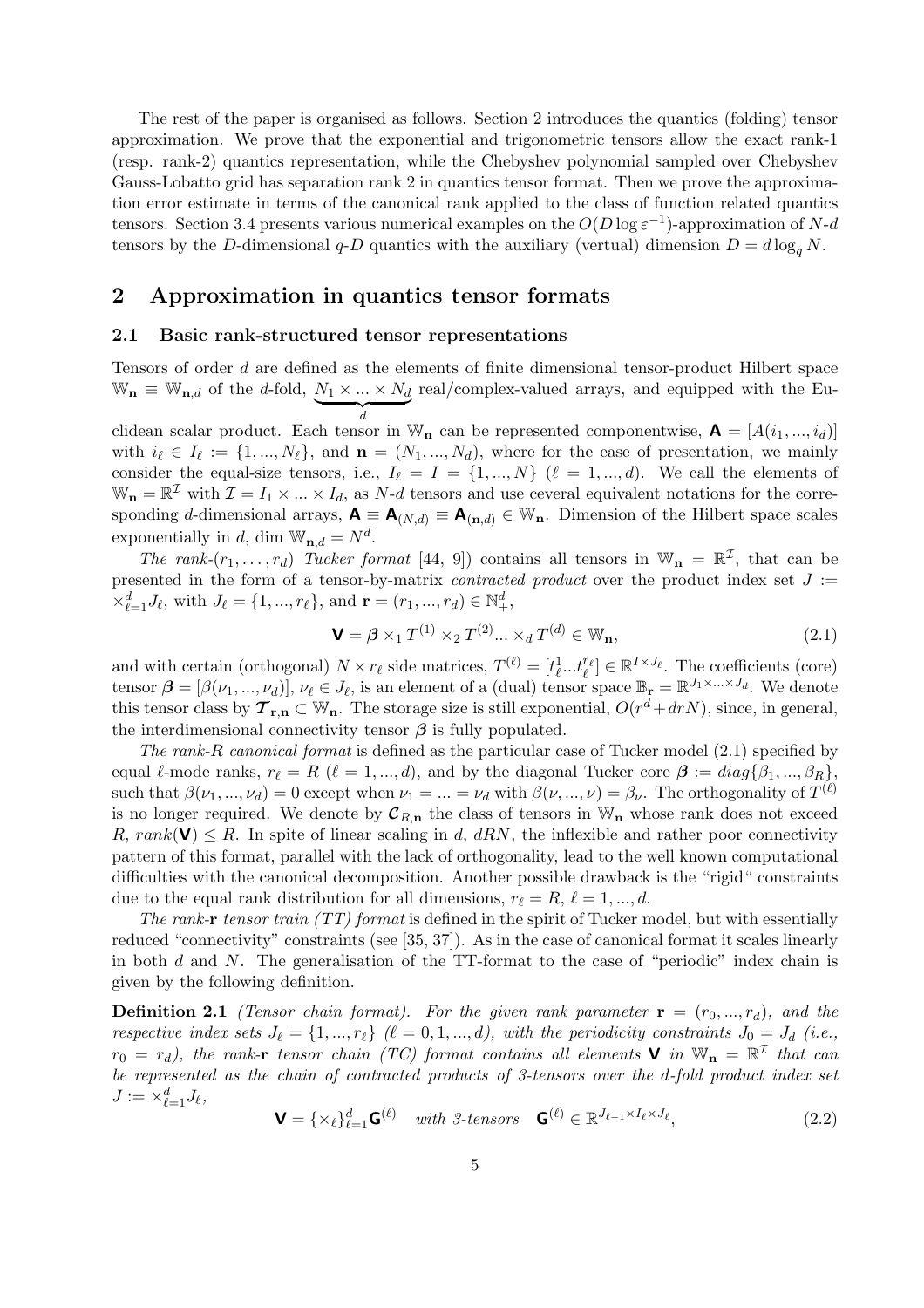or in the index notation,

$$
V(i_1,...,i_d) = \sum_{\alpha_1 \in J_1} \cdots \sum_{\alpha_d \in J_d} G^{(1)}(\alpha_d, i_1, \alpha_1) G^{(2)}(\alpha_1, i_2, \alpha_2) \cdots G^{(d)}(\alpha_{d-1}, i_d, \alpha_d).
$$

Denote this set of tensors by  $TC[\mathbf{r}, d] \equiv TC[\mathbf{r}, \mathbf{n}, d] \subset \mathbb{W}_{\mathbf{n}}$  (d can be skept upon the context).

In the case  $J_0 = J_d = \{1\}$  (disconnected chain), this construction coincides with the respective definition of TT format in [35], thus implying  $TT[\mathbf{r}, d] \subset TC[\mathbf{r}, d]$ .

The beneficial properties of the TC format are collected in the following lemma.

**Lemma 2.2** (A) Storage requirement for the rank-r TC tensors in  $(2.2)$  is bounded by

$$
\sum_{\ell=1}^d r_{\ell-1} r_{\ell} N \le dr^2 N \quad with \quad r = \max_{\ell} r_{\ell}.
$$

(B) The rank-R canonical tensor belons to  $TC[\mathbf{r}, d]$  with  $\mathbf{r} = (R, ..., R)$ . TC rank of a tensor is the same in  $\mathbb C$  and in  $\mathbb R$ .

(C) Let  $\mathbb{W} = \mathbb{W}_{n}$  be the tensor product of lower dimensional tensor product Hilbert spaces,

$$
\mathbb{W} := \bigotimes_{k=1}^K \mathbb{W}_k \quad with \quad dim \mathbb{W}_k = d_k,
$$

and let us suppose that the set of  $TC/r_k, d_k$ -tensors in  $W_k$  is given by

$$
\mathbf{V}_k = \{ \times_\ell \}_{\ell=1}^{d_k} \mathbf{G}_k^{(\ell)} \in TC[\mathbf{r}_k, d_k] \subset \mathbb{W}_k, \quad J^{(k)} := \times_{\ell=1}^{d_k} J_\ell^{(k)},
$$

satisfying the compatibility conditions  $J_{d}^{(k)}$  $d_k^{(k)} = J_{d_{k+1}}^{(k+1)}$  $\begin{array}{c} d_{k+1}^{(k+1)} \ (k = 1, ..., K - 1)$ . Then the tensor product of  $\mathbf{V}_k$  (k = 1, ..., K), is a D-dimensional tensor with  $D = d_1 + ... + d_K$ , such that

$$
\mathbf{V} = \bigotimes_{k=1}^{K} \mathbf{V}_k \in TC[\mathbf{r}_D, D], \quad with \quad \mathbf{r}_D = (\mathbf{r}_1, ..., \mathbf{r}_K), \quad \mathcal{J}_D = J^{(1)} \times ... \times J^{(K)}.
$$

In the case  $J_{d_1}^{(k)}$  $d_k^{(k)} = \{1\}$   $(k = 1, ..., K - 1)$ , the product index set  $\mathcal J$  represents the union of disjoint index chains.

*Proof.* In the case  $J_0 = J_d = \{1\}$ , assertions (A) - (B) are proven in [35]. In the general case, items (A) - (B) can be verified by the similar arguments.

To prove (C), we concatenate  $\mathbf{V}_k$   $(k = 1, ..., K)$ , and check that the index set  $\mathcal{J}_D = J^{(1)} \times$  $\ldots \times J^{(K)}$  defines the d-fold index chain that satisfies Definition 2.1, with  $D = d_1 + \ldots + d_K$ , and  $\mathbf{r}_D = (\mathbf{r}_1, ..., \mathbf{r}_K)$ . In fact, this is true due to the compatibility conditions on the boarder indices in  $J^{(k)},\,J^{(k)}_{d_k}$  $d_k^{(k)} = J_{d_{k+1}}^{(k+1)}$  $d_{d_{k+1}}^{(k+1)}$ , and the periodicity property  $J_0^{(k)} = J_{d_k}^{(k)}$  $d_k^{(k)}$ , imposed by Definition 2.1 applied to each  $\mathbf{V}_k \in TC[\mathbf{r}_k, d_k]$   $(k = 1, ..., K)$ . The last statement is straightforward.

Applicability of the general TC format with  $J_0 = J_d \neq \{1\}$ , can be motivated, in particular, by the following computational tasks:

– DMRG computations of slightly entangled quantum systems [45, 46] with periodic boundary conditions.

– Approximation of symmetric/antisymmetric tensors.

– Rank optimization in the case of highly nonuniform distribution of the  $\ell$ -mode, TT-rank parameters  $r_{\ell}, \ell = 1, ..., d$ .

Notice that approximation of the full, canonical or TT-tensors by using the low TT-rank elements can be fulfilled by the noniterative procedure based on SVD/QR decompositions [35]. In the case of general TC tensors the rank reduction operations require certain modifications based on the use of simple ALS type iteration applied in the cyclic ordering similar to that for the familiar ALS iteration to compute the orthogonal Tucker approximation.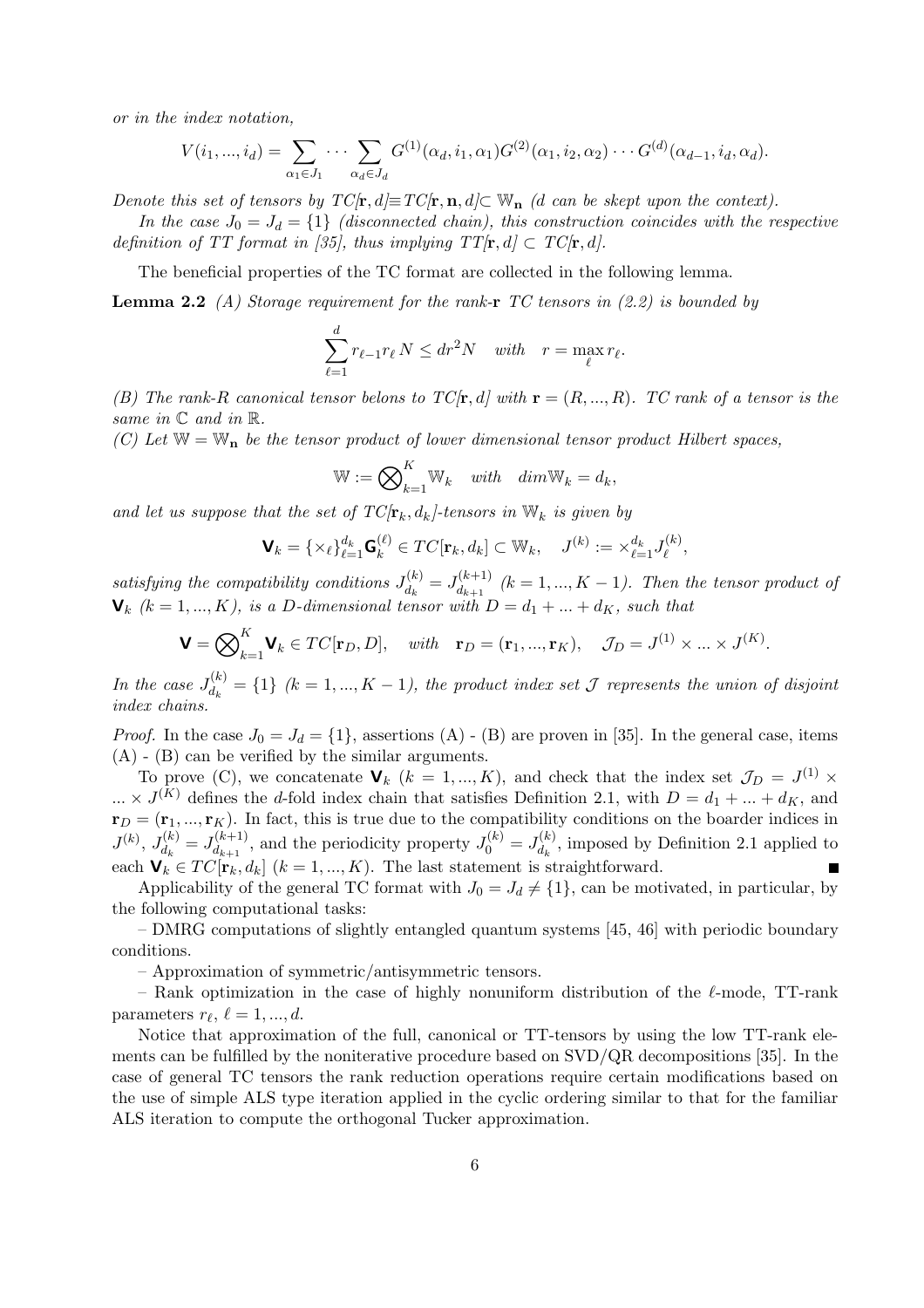#### 2.2 Combining Tucker, canonical, and TC formats

The rank-R two-level (mixed) Tucker-canonical format denoted by  $T[\mathcal{C}_{R,\mathbf{r}}]$ , contains all Tucker tensors in  $\mathcal{T}_{\mathbf{r},\mathbf{n}}$  with the Tucker core in  $\mathcal{C}_{R,\mathbf{r}}$  (see [23, 28]). This benefits from the linear storage complexity,  $drN + dRr$ , orthogonality, and the opportunity for variable directional ranks,  $\mathbf{r} =$  $(r_1, ..., r_d)$ . Clearly, we have the imbedding  $\mathcal{T}[\mathcal{C}_{R,r}] \subset \mathcal{C}_{R,n}$ .

Similar to the previous construction, we introduce the Tucker-TC format,  $T_r[TC[r_1]]$ , containing all Tucker tensors in  $\tau_{r,n}$  with the Tucker core in the rank-r<sub>1</sub> TC format. Now the storage complexity of representation scales linearly in r,  $O(drN + dr_1^2r)$ , while the representation basis is given explicitly by the "optimal" set of orthogonal Tucker vectors. This may be gainfully applied in the framework of the Galerkin scheme. Notice that the rank-R,  $\tau[\mathcal{C}_{R,r}]$ -format is embedded into the class  $\mathcal{T}_r[TT[r_1]]$  with  $r_1 = (R, ..., R)$  (cf. Lemma 2.2, (B)). Hence, the further TT-rank optimisation of the initial element in  $\mathcal{T}_r[TT[r_1]]$ , can be accomplished with the SVD-based scheme applied to the small size canonical core tensor in  $\mathcal{C}_{r_1,r}$ ,  $(r \ll N)$ .

Another tensor format that might be useful in numerical multilinear algebra is specified as a set of N-d tensors in  $\mathcal{C}_{R,n}$  with  $N = q^L$ , where each canonical N-vector in rank-1 terms is represented by the q-L tensor in the  $TC[\mathbf{r}, L]$  format with  $L = \log_q N$ . We denote this canonical-TC format by  $\mathcal{C}_{R,n}[TC[\mathbf{r}, L]]$ . The particular representation looks like

$$
\mathbf{V} = \sum_{k=1}^{R} c_k T_k^{(1)} \times_2 T_k^{(2)} \dots \times_d T_k^{(d)} \in \mathcal{C}_{R,n}[TC[\mathbf{r}, L]],
$$
\n(2.3)

where, for  $k = 1, ..., R, \nu = 1, ..., d$ ,

$$
T_k^{(\nu)} := \{ \times_{\ell} \}_{\ell=1}^L \mathbf{G}_{k,\nu}^{(\ell)} \in TC[\mathbf{r}, L] \quad \text{with small-size 3-tensors} \quad \mathbf{G}_{k,\nu}^{(\ell)} \in \mathbb{R}^{r_{\ell-1} \times q \times r_{\ell}}.
$$

The storage complexity of respective representation scales logarithmically in N,  $O(Rr^2d \log N)$ , hence, it has advantages for large tensor size N.

Based on Lemma 2.2, (D), the tensors in  $\mathcal{C}_{R,n}[TC[\mathbf{r}, \mathbf{q}, L]]$  can be presented as the R-term sum of elements in  $TC[\mathbf{r}_D, D]$ , leaving in the higher dimensional space with  $D = dL$ , and with the d-fold multiindex index  $\mathbf{r}_D = (\mathbf{r},...,\mathbf{r}).$ 

#### 2.3 Low rank quantics representation of vectors

In this Section, we prove the basic result saying that the class of discrete exponential (resp. trigonometric) N-vectors allows the rank-1 (resp. rank-2) q-folding representation with small  $q = 2, 3, ...$ , that reduces the storage complexity from linear  $O(N)$  to the logarithmic one  $O(q \log_a N)$ .

Given  $q = 2, 3, \dots$ , we suppose that  $N = q^L$  with some  $L = 1, 2, \dots$  The folding (lifting) and unfolding (reducing) transforms on  $N-d$  tensors can be interpreted as the dual reshaping operations specified by the reordering scheme of the respective index sets. Next definition introduces the folding of N-d tensors into the elements of auxiliary D-dimensional tensor space with  $D = d \log_a N$ .

**Definition 2.3** Introduce the q-adic folding transform of degree  $2 \le p \le L$ ,

$$
\mathcal{F}_{q,d,p}:\mathbb{W}_{\mathbf{n},d}\rightarrow\mathbb{W}_{\mathbf{m},dp},\quad \mathbf{m}=(\mathbf{m}_1,...,\mathbf{m}_{\ell}),\quad \mathbf{m}_{\ell}=(m_{\ell,1},...,m_{\ell,p}),
$$

with  $m_{\ell,1} = q^{L-p+1}$ , and  $m_{\ell,\nu} = q$  for  $\nu = 2, ..., p$ ,  $(\ell = 1, ..., d)$ , that reshapes the initial **n**-d tensor in  $\mathbb{W}_{\mathbf{n},d}$  to the quantics space  $\mathbb{W}_{\mathbf{m},dp}$  as follows:

(A) For  $d = 1$  a vector  $\mathbf{X}_{(N,1)} = [X(i)]_{i \in I} \in \mathbb{W}_{N,1}$ , is reshaped to the element of  $\mathbb{W}_{q^{L-p+1},p}$  by

$$
\mathcal{F}_{q,1,p}: \mathbf{X}_{(N,1)} \rightarrow \mathbf{Y}_{(\mathbf{m},p)} = [Y(\mathbf{j})]:=[X(i)], \quad \mathbf{j}=\{j_1,...,j_p\},\
$$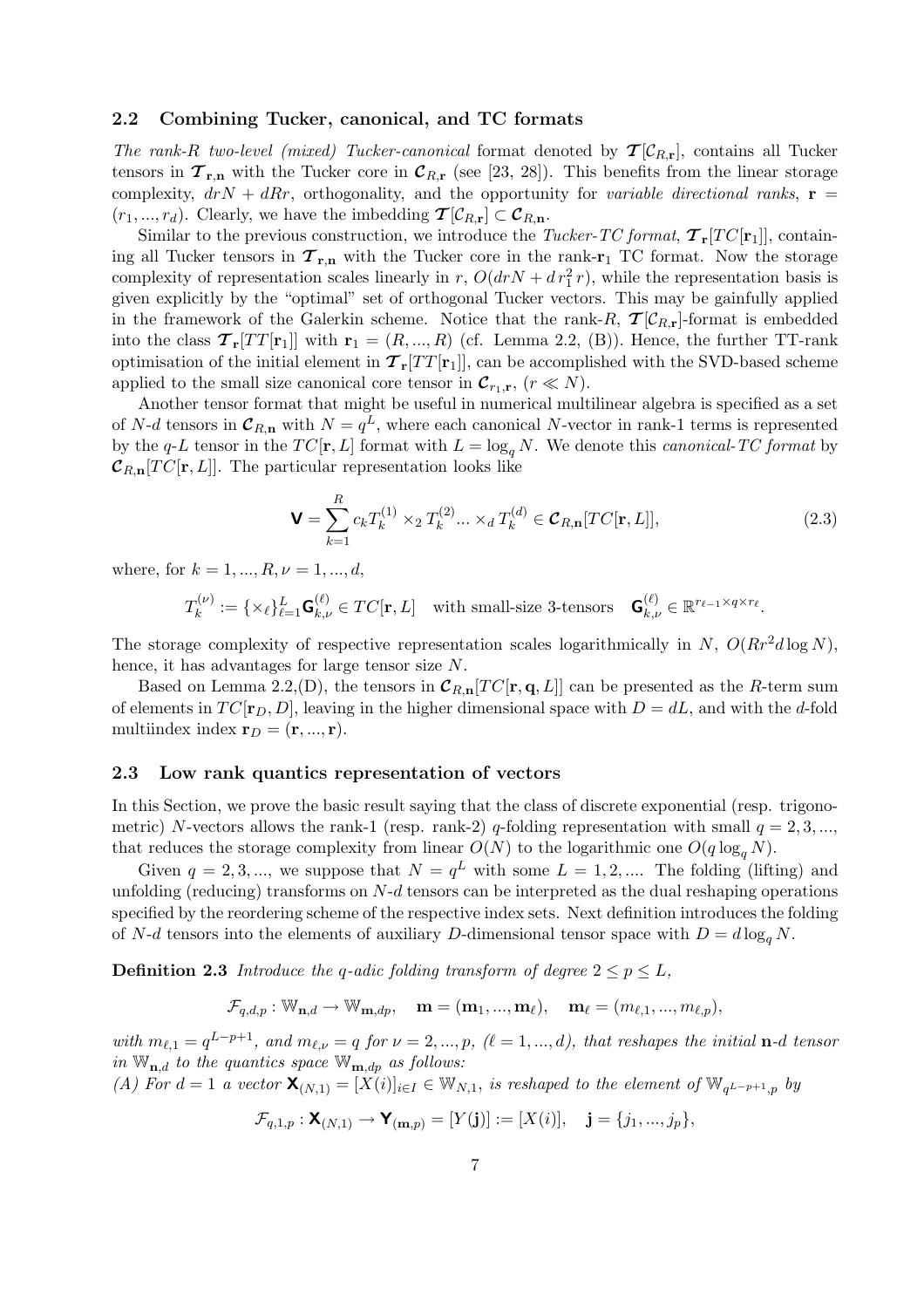with  $j_1 \in \{1, ..., q^{L-p+1}\}$ , and  $j_{\nu} \in \{1, ..., q\}$  for  $\nu = 2, ..., p$ . For fixed i,  $j_{\nu} = j_{\nu}(i)$  is defined by  $j_{\nu} = 1 + C_{L-p-1+\nu}, \; (\nu = 1, ..., p)$ , where the  $C_{L-p-1+\nu}$  are found from the partial radix-q representation of  $i-1$ ,

$$
i-1 = C_{L-p} + C_{L-p+1}q^{L-p+1} + \dots + C_{L-1}q^{L-1}.
$$

(B) For  $d > 1$  a tensor  $\mathbf{A}_{(\mathbf{n},d)} = [A(i_1, ..., i_d)], \quad i_\ell \in I_\ell, \; \ell = 1, ..., d,$  is reshaped by

$$
\mathcal{F}_{q,d,p} : \mathbf{A}_{(\mathbf{n},d)} \to \mathbf{B}_{(\mathbf{m},dp)} = [B(\mathbf{j}_1,...,\mathbf{j}_d)] := [A(i_1,...,i_d)], \quad \mathbf{j}_{\ell} = \{j_{\ell,1},...,j_{\ell,p}\},
$$

with  $j_{\ell,1} \in \{1, ..., q^{L-p+1}\}$ , and  $j_{\ell,\nu} \in \{1, ..., q\}$ , for  $\nu = 2, ..., p$ , and for all  $\ell = 1, ..., d$ . Now the univariate  $\ell$ -mode index  $i_{\ell}$  is reshaped into  $\mathbf{j}_{\ell}$  as in the case  $d=1$ . For completeness, in the case  $p = 1$ , we define  $\mathcal{F}_{q,d,1}$  as the identity mapping.

(C) For the maximal degree folding  $(p = L)$ , the multiindex  $\mathbf{j}_{\ell} - \mathbf{1}$  with  $j_{\ell, \nu} \in \{1, ..., q\}$ , is the q-adic representation of  $i_{\ell} - 1$ ,  $i_{\ell} \in I_{\ell}$ , in radix-q system, i.e.,

$$
j_{\ell,\nu} = 1 + C_{\nu}, \quad \nu = 1, ..., L, \quad where \quad i_{\ell} - 1 = \sum_{\nu=1}^{L} C_{\nu} q^{\nu-1}.
$$

**Definition 2.4** The set of tensors in  $W_{m,dL}$ , which can be represented in  $TT[r]$  (resp.  $TC[r]$ ) format will be called as  $QTT[\mathbf{r}]$  (resp.  $QTC[\mathbf{r}]$ ) tensors.

*Example 1.* Quantics folding of the exponential N-vector:  $\mathbf{X} = \begin{bmatrix} 1 & z & z^2 & z^3 & z^4 & z^5 & z^6 & z^7 \end{bmatrix}^T \in \mathbb{C}^8$ , with  $N = 2^3$ ,  $L = 3$ ,  $\mathcal{F}_{2,3}(\mathbf{X}) \in \mathbb{C}^{2 \times 2 \times 2}$ ,

$$
\mathcal{F}_{2,3}: \mathbf{X} \mapsto \mathbf{A} = \left[ \begin{array}{c} 1 \\ z \end{array} \right] \otimes \left[ \begin{array}{c} 1 \\ z^2 \end{array} \right] \otimes \left[ \begin{array}{c} 1 \\ z^4 \end{array} \right] \in QTT[\mathbf{1}].
$$



Figure 2.1: TC-model for  $d = 6$  (left); Quantics folding of a vector,  $L = 3$  (right).

*Example 2.* For  $d = 1$  and  $p = 2, 3$ , the reshaping map  $\mathcal{F}_{q,1,p}$  folds an N-vector to a  $N/q \times q$ matrix or to  $N/q^2 \times q \times q$ , 3-tensor, respectively.

For the sake of higher compressibility, the maximal degree folding,  $\mathcal{F}_{q,d,L}$ , has to be used.

The unfolding transform, e.g., tensor-to-matrix (matricization) or tensor-to-vector (vectorization), may be viewed as the reverse to the folding,  $\mathcal{F}_{q,d,p}^{-1}$ , and it can be also defined in the conventional way [33].

The folding transform  $\mathcal{F}_{q,d,p}$  exhibits the following useful properties:

(F1)  $\mathcal{F}_{q,d,p}$  is the linear isometry between  $\mathbb{W}_{N,d}$  and  $\mathbb{W}_{q^{L-p+1},dp}$  that has the inverse transform (unfolding)  $\mathcal{F}_{q,d,p}^{-1} : \mathbb{W}_{q^{L-p+1},dp} \to \mathbb{W}_{N,d}.$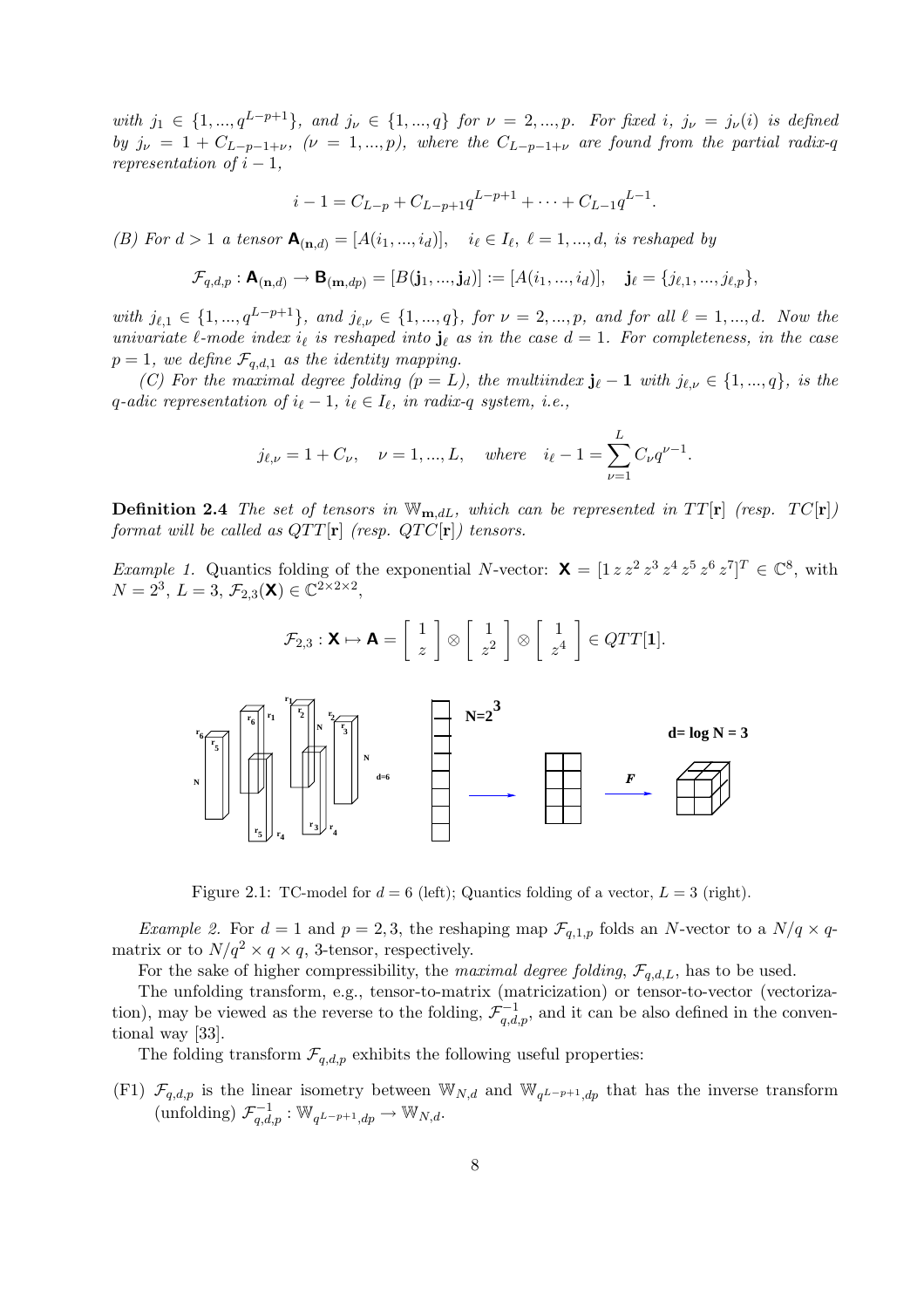(F2) The q-folding of a rank-1 tensor  $w = x_1 \times ... \times x_d \in W_{N,d}$ , is given by the outer product of componentwise reshaping transforms of canonical vectors,

$$
\mathcal{F}_{q,d,p}w=\mathcal{F}_{q,1,p}x_1\otimes...\otimes \mathcal{F}_{q,1,p}x_d.
$$

(F3) Let  $d = 1$ , then for any  $p = 2, ..., L$  and  $\mathbf{X} = [X(i)] \in \mathbb{C}^N$ , we have the following bound on the TT rank of the quantics image  $\mathcal{F}_{q,1,L}$ **X**,

$$
r_{p-1}\leq rank(\mathbf{X}_p),
$$

where  $\mathbf{X}_p$  is the reshaping of **X** to a  $N/q^{p-1} \times q^{p-1}$  matrix.

Next two lemmas present the basic results on the rank-1 (resp. rank-2)  $q$ -folding representation of the exponential (resp. trigonometric) vectors.

**Lemma 2.5** For given  $N = q^L$ , with  $q = 2, 3, ...$  and  $L \in \mathbb{N}_+$ , and for given  $c_k, z_k \in \mathbb{C}, \alpha_k \in \mathbb{R}$  $(k = 1, ..., R)$ , we have  $(A)$  a sum of exponential N-vectors,  $\mathbf{X} := \{x_n := \sum_{i=1}^R x_i\}$  $_{k=1}$  $c_k z_k^{n-1}\}_{n=1}^N$ , can be reshaped by the q-folding  $\mathcal{F}_{q,1,L}$ , to the rank-R, q-L tensor in  $\mathbb{W}_{q,L}$ ,

$$
\mathcal{F}_{q,1,L}: \mathbf{X} \to \mathbf{A}_{(q,L)} = \sum_{k=1}^{R} c_k \otimes_{p=1}^{L} [1 \ z_k^{q^{p-1}} \dots z_k^{(q-1)q^{p-1}}]^T \in \mathcal{C}_{R,q}[TT[1]].
$$
\n(2.4)

(B) A sum of trigonometric N-vectors,  $\mathbf{X} := \{x_n := \sum_{n=1}^R x_n\}$  $\sum_{k=1} c_k \sin(\alpha_k(n-1))\}_{n=1}^N$ , can be reshaped to the rank-2R, q-L tensor  $\mathbf{A}_{(q,L)}$ , whose TT-rank do not exeed 2R,

$$
\mathcal{F}_{q,1,L}: \mathbf{X} \to \mathbf{A}_{(q,L)} = \sum_{k=1}^R \mathbf{A}_k \in \mathbb{W}_{q,L}, \quad with \quad \mathbf{A}_k \in TT[\mathbf{2}, L].
$$

In both cases, the number of representation parameters is reduced from  $(N+1)R$  to  $(aL+1)R$  and 4qLR, respectively.

*Proof.* (A) First, we consider the case of single exponential,  $R = 1$ . The proof follows by induction. For  $L = 2$ , i.e.,  $N = q^2$ , the rank-1 representation can be directly verified by applying the vectorto-matrix folding,

$$
\mathcal{F}_{q,1,2}: \mathbf{X}_{(q^2,1)} \to \mathbf{A}_{(q,2)} := \begin{pmatrix} 1 & z^q & \cdots & z^{(q-1)q} \\ z & \ddots & \cdots & z^{(q-1)q+1} \\ \vdots & \vdots & \ddots & \vdots \\ z^{q-1} & z^{2q-1} & \cdots & z^{q^2-1} \end{pmatrix} = \begin{bmatrix} 1 \\ z \\ \vdots \\ z^{q-1} \end{bmatrix} [1 \ z^q \dots z^{(q-1)q}].
$$

To prove the induction step from L to  $L+1$ , i.e., for  $N = q q^L$ , we define the subvectors  $x_1, ..., x_q \in$  $\mathbb{R}^{q^L}$  of  $\mathbf{X}_{(N,1)}$  by  $x_k(i) := \mathbf{X}[i + (k-1)q^L, 1], (k = 1, ..., q, i = 1, ..., q^L)$ , and then represent the result of a folding transform with  $p = 2$ , by the rank-1,  $N/q \times q$ -matrix via rescaling of the first subvector  $x_1$ ,

$$
\mathcal{F}_{q,1,2}: \mathsf{X}_{(N,1)} \to \mathsf{A}_{(N/q,2)}:=c[x_1x_2...x_q]=cx_1\otimes y,
$$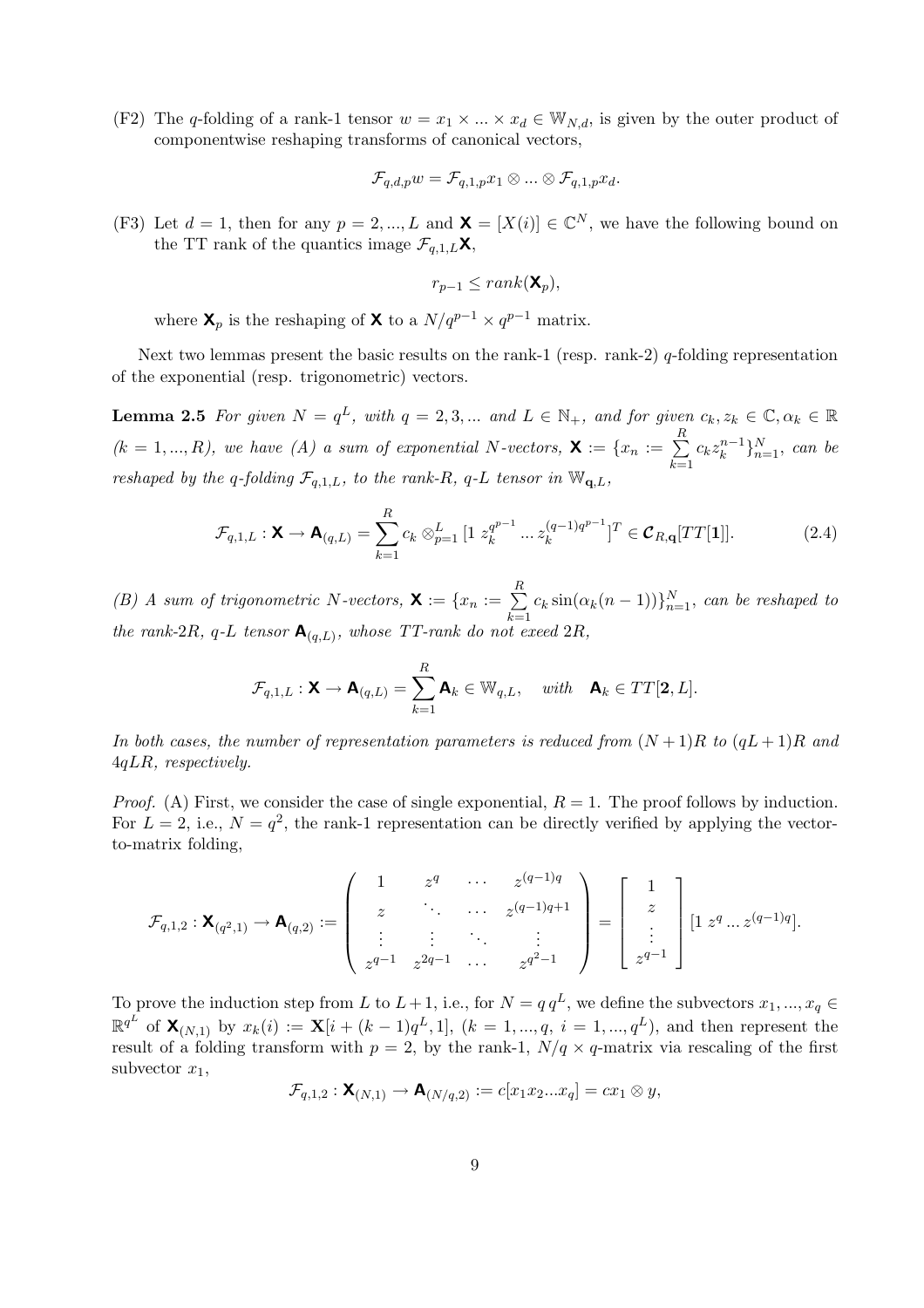where the vector of scaling coefficients is given by  $y := \left[1 \ z^{q^L} \dots z^{(q-1)q^L}\right]^T$ . Now substitution of each matrix column  $x_k$ ,  $k = 1, ..., q$ , of size  $N/q = q^L$  by rank-1 tensor as in (2.4) leads to

$$
\mathbf{A}_{(q,L+1)} = \left[ \otimes_{p=1}^{L} [1 \ z^{q^{p-1}} \dots z^{(q-1)q^{p-1}}]^T \right] \otimes [1 \ z^{q^L} \dots z^{(q-1)q^L}]^T,
$$

completing the induction step.

(B) Again, we begin from the case  $R = 1$ . Using trigonometric identity  $\sin z = \frac{e^{iz} - e^{-iz}}{2i}$ , and applying item (A) with  $R = 1$ , we arrive at the required claim on tensor rank of  $\mathbf{A}_{(q,L)}$  over field  $\mathbb{C}$ . Now, the rank of each  $\ell$ -mode unfolding matrix of the  $q$ -L tensor does not exceed 2, since the matrix rank does not change if we extend the field  $\mathbb R$  to  $\mathbb C$  (cf. Lemma 2.2, (B)). Since the TT-ranks do not exceed the ranks of respective directional unfolding matrices (cf. [37]), the maximal TT-rank of the  $q$ -L tensor  $\mathbf{A}_{(q,L)}$  is bounded by 2R.

In the case of arbitrary rank parameter  $R > 1$ , the result is obtained by summation of rank-1 (resp. rank-2) terms. The complexity bounds then follow from Lemma  $2.2(A)$ .

It turns out that the exponential-trigonometric product vector allows the  $4\log_a N$  complexity quantics representation as proven by the following lemma.

**Lemma 2.6** For given  $N = q^L$ , with  $q = 2, 3, ..., L \in \mathbb{N}_+$ , and  $c, z \in \mathbb{C}, \alpha \in \mathbb{R}$ , the exponentialtrigonometric vector  $\mathbf{X} := \{x_n := cz^{n-1} \sin(\alpha(n-1))\}_{n=1}^N$ , can be reshaped to a q-L tensor,  $\mathcal{F}_{q,1,L}$ :  $\mathbf{X} \to \mathbf{A}_{(q,L)} \in TT[2]$ , whose both canonical and TT-ranks do not exceed 2.

*Proof.* The properties of the folding transform  $\mathcal{F}_{q,1,L}$  imply that the  $q$ -L tensor  $\mathbf{A}_{(q,L)}$  is obtained by the Hadamard product of the rank-1 quantics representation for a single exponential and rank-2 quantics of the trigonometric vector (cf. Lemma  $2.5$ ). Now, the statement follows from the fact that the Hadamard product with rank-1 tensor does not enlarge the TT-rank of the second factor that is exactly 2. Hence, the TT-rank of the resultant  $q-L$  tensor  $\mathbf{A}_{(q,L)}$  does not exceed 2.

Clearly, a R-term sum of exponential-trigonometric vectors with  $N = q^L$ , can be reshaped to the q-L tensor of complexity  $O(Rq \log_a N)$  that follows by combining Lemma 2.5, and 2.6.

**Remark 2.7** The minimization of the parametric function  $f_x(q) := q \log_q x$  for the large value of  $x \in \mathbb{R}_+$ , leads to the optimal folding base  $q^* \in [2,3]$ . This means that for large vector-size N, the choice  $q = 2, 3$  leads to the best compression rate. In the case  $q = 2$ , we have binary coding representation for the quantics index  $\mathbf{j}(i) \in \{1,2\}^{\otimes L}, i = 1, ..., N$  (cf. Def. 2.3, (C)).

Next statement characterises the QTT rank bound for "polynomial" vectors.

**Proposition 2.8** Property  $(F3)$  of the quantics folding ensures that the QTT rank of the quantics image of any N-vector obtained by the equidistant sampling of a polynomial does not exceed  $m+1$ , where m is the polynomial degree. In fact, the column space of the reshaped matrix is spaned by at most  $m + 1$  polynomial vectors generated by monomials  $1, x, ..., x<sup>m</sup>$ .

Simple extension to the case of piecewise polynomial N-vectors is straightforward. In particular, quantics format applies to piecewise polynomial wavelet basis functions. For example, we can easily prove that the QTT rank of Haar wavelet does not exceed 2, implying that the asymptotic QTT compression properties are at least as good as for the Haar wavelets. "Mexican hat" wavelets generated by Gaussian-times-polynomials can be shown to have low QTT rank as well (see Remark 2.10).

Notice that the rank bound for hierarchical-Tucker tensors applied to the quantics image of a polynomial vector on equidistant grids is shown to be bounded by  $O(m)$ , where m is the polynomial degree, see [16].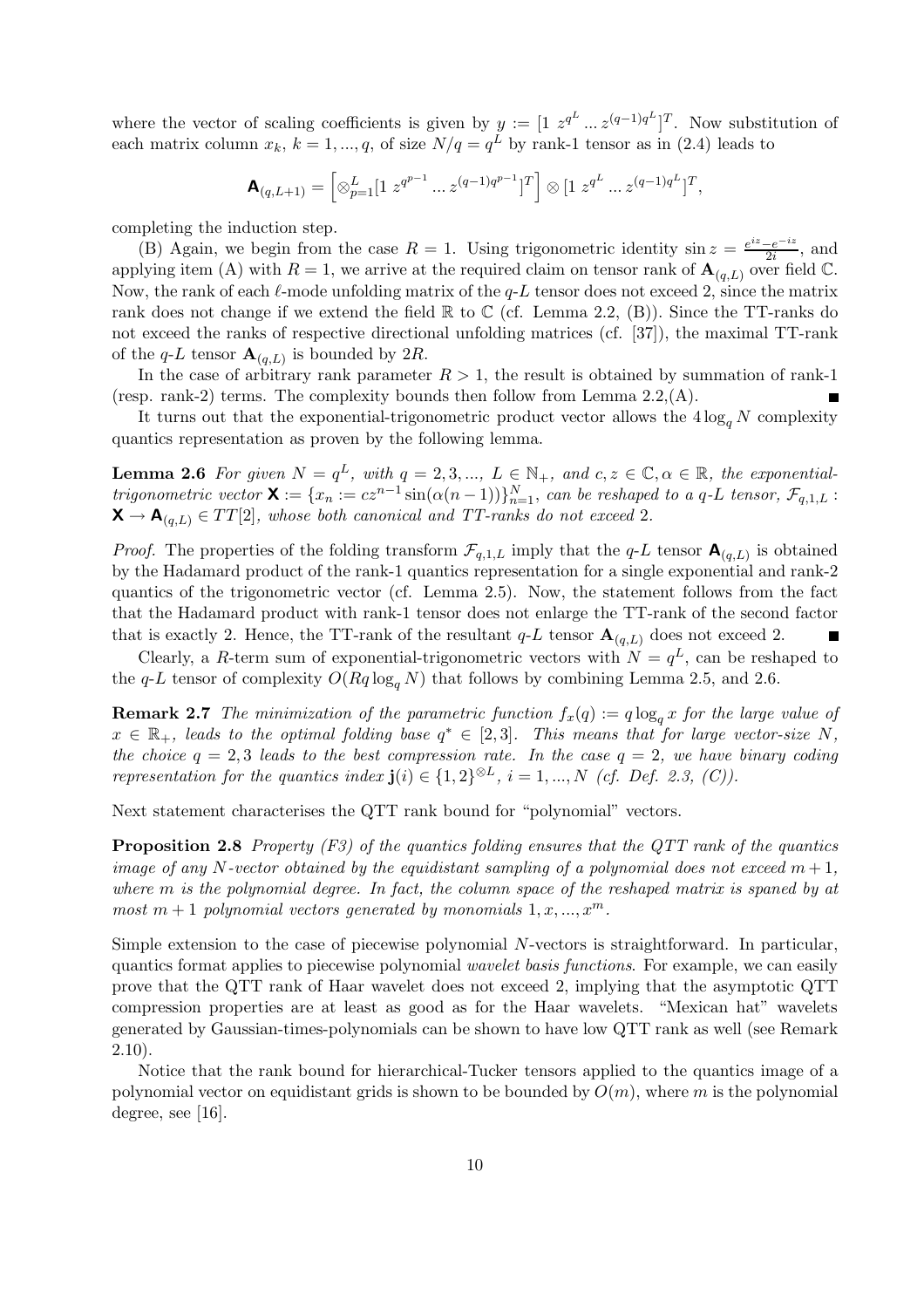It is worth to mention that using *equidistant sampling points is non mandatory*. In some cases the separation rank in the quantics tensorization may be reduced by using special grading of sampling points. In the next statements, we give some results on the rank bound in the case of polynomial vectors at  $N+1$  Chebyshev Gauss-Lobatto nodes  $x_j = \cos \frac{\pi j}{N}$  $\frac{\pi j}{N} \in [-1, 1], j = 0, ..., N,$ and for Gaussian type function with quadratic mesh grading.

**Lemma 2.9** (A) For any  $n = 0, 1, \dots$ , the Chebyshev polynomial  $T_n(x)$ ,  $|x| \leq 1$ , sampled over  $N + 1$  Chebyshev nodes  $x_j \in [-1, 1]$ , can be represented in the quantics space of 2-log N tensors with both  $\mathbb{C}$ -rank and  $QTT$ -rank  $\leq 2$ , uniformly in N.

(B) Any polynomial of degree m sampled over  $N+1=2^L$  Chebyshev nodes at  $[-1,1]$  has a quantics-TC separation rank bounded by  $2m + 1$ .

*Proof.* (A) First we note that the Chebyshev polynomial  $T_n(x) = \cos(n \arccos x)$ , sampled at Chebyshev nodes coinsides with the cos-trigonometric vector sampled over uniformly graded points in variable  $\theta_j = \arccos x_j$ ,  $j = 0, ..., N$ . Then the result follows by Lemma 2.5.

 $(B)$  Any polynomial of degree m can be represented in the orthogonal basis of Chebyshev polynomials by at most  $m + 1$  terms with  $T_0 = 1$ . Hence (B) follows from item (A).

Lemma 2.9 may be applied to the case of polynomial interpolation over Chebyshev nodes, which are usually more prefarable compared with equispaced nodes. In fact, this prevents the well-known instability appearing in those interpolation process based on equidistant grids.

Remark 2.10 The TT-rank of the q-folded discrete Gaussian type function sampled over the uniform grid,  $\{e^{-\alpha(n-1)^2}\}_{n=1}^N$ , appears to be greater than 2, but numerical tests show that it remains to be almost uniformly bounded in the vector size  $N$  (see Table 3.1 below). Lemma 2.5 implies the rank-1 quantics representation in the case of quadratic mesh grading toward the origin, i.e., by sampling the Gaussian  $e^{-\alpha t^2}$  over  $t_n = \sqrt{h(n-1)}$ ,  $(n = 1, ..., N, h > 0)$ .

Conjecture 2.11 Based on our extensive numerical tests, we further assume that the Gaussian-, polynomial- and sinc-vectors obtained via the uniform sampling, allow the quantics approximation by the q-folding, whose TT-rank remains bounded by a small constant (say, 4) uniformly in the vector size N (see Table 3.1).

To complete this section, we notice that the previous results can be applied to R-term sums of exponential/trigonometric vectors in  $d$  dimensions, i.e., to the respective  $N-d$  tensors,

$$
\mathbf{A}_{(\mathbf{n},d)} := \{x_{\mathbf{n}} := \sum_{k=1}^{R} c_k \prod_{\ell=1}^{d} z_{k,\ell}^{n_{\ell}-1} \}_{\mathbf{n} \in I^{\otimes d}}, \quad I = \{1, ..., N\},
$$
\n(2.5)

$$
\mathbf{A}_{(\mathbf{n},d)} := \{x_{\mathbf{n}} := \sum_{k=1}^{R} c_k \prod_{\ell=1}^{d} \sin(\alpha_{k,\ell}(n_{\ell}-1))\}_{\mathbf{n} \in I^{\otimes d}}, \quad I = \{1, ..., N\}.
$$
 (2.6)

These tensors can be reshaped to the quantics formats  $\mathcal{C}_{R,\mathbf{q}}[TT[1, dL]]$  (complexity  $dqR\log_q N$ ) and  $\mathcal{C}_{R,\mathbf{q}}[TT[\mathbf{2},dL]]$  (complexity  $4dqR\log_q N$ ), respectively.

## 2.4 Analytic quantics approximation of function related tensors

In the following, we generalize the quantics representation of exponential-trigonometric N-vectors to the case of more general class of multidimensional N-d tensors. To describe the analytic tensor approximation, let us consider the class of function related tensors generated by certain analytic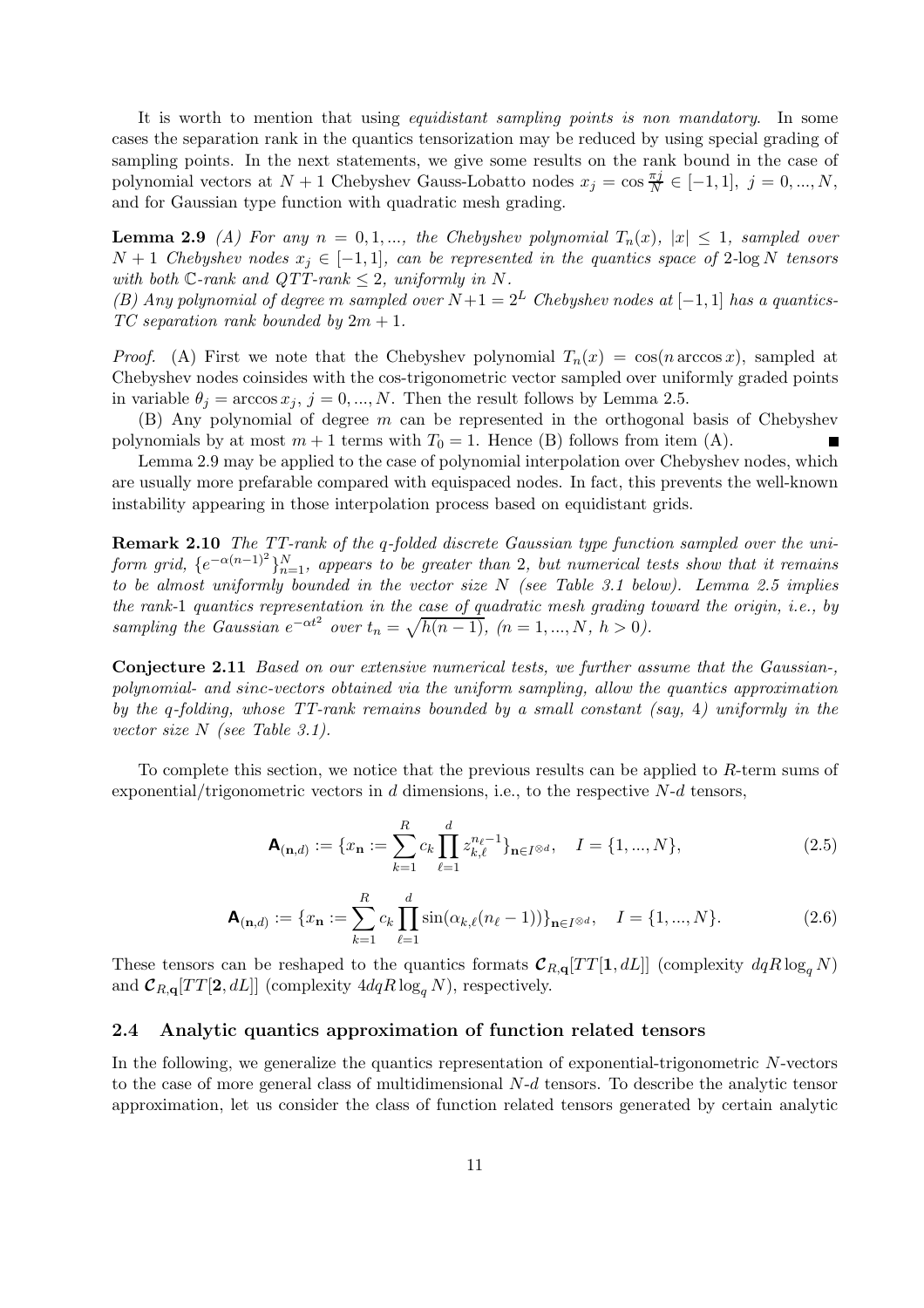functions f that allow the efficient approximation in the set of exponential sums on  $[a, b] \subset \mathbb{R}_+$ . In particular, such approximations can be based on the sinc method.

Now we prove the error bound for the *semianalytic quantics approximation* of function related tensors.

**Lemma 2.12** Suppose that for given continuous function  $f : [a, b] \to \mathbb{R}$ , and given  $\varepsilon > 0$ , there is an approximation by exponential sum, such that

$$
\max_{x \in [a,b]} |f(x) - \sum_{k=1}^{M} c_k e^{-t_k x}| \le \varepsilon.
$$
 (2.7)

Then for any  $N = q^L$ , with some  $q = 2, 3, ...,$  and  $L \in \mathbb{N}_+$ , we have:

(A) The function related N-d tensor  $\mathbf{F} = [F_i]$ , defined by the entries

 $F_{\mathbf{i}} = f(hi_1 + hi_2 + \dots + hi_d), \quad \mathbf{i} \in I^{\otimes d}, \quad h > 0, \quad where \ a \leq dh \leq b/N,$ 

and discretising the multivariate function  $g = f(\sum_{\ell=1}^d x_\ell)$  over the uniform grid imbedded into the region  $a \leq \sum_{\ell=1}^d x_\ell \leq b$ , can be represented by the rank-M, q-dL tensor up to the tolerance  $\varepsilon$  in the max-norm.

(B) Under the condition  $a \le dh \le b/N$ , the function related N-d tensor  $\mathbf{G} = [G_i]$ , with the entries

$$
G_{\mathbf{i}} = f(\sum_{\ell=1}^{d} x_{\ell, i_{\ell}}^2), \quad x_{\ell, i_{\ell}} = \sqrt{hi_{\ell}}, \quad \mathbf{i} \in I^{\otimes d},
$$

discretising the multivariate function  $g = f(\sum_{\ell=1}^d x_\ell^2)$  on the polynomially graded grid  $\{x_{\ell,i_\ell}\}\$ , imbedded into the region  $a \leq \sum_{\ell=1}^d x_\ell^2 \leq b$ , can be represented by the rank-M, q-dL tensor with the tolerance  $\varepsilon$  in the max-norm.

In both cases, the number of representation parameters is bounded by  $O(dqM \log_a N)$ .

(C) Let Conjuncture 2.11 be valid, the approximation properties by Gaussian sums via the uni- ${\it form \ sampling}, \ {\it i.e.}, \ {\it for} \ x_{\ell, i_\ell} \ = \ {\it hi}_\ell, \ (\ell \ = \ 1,...,d), \ {\it remain \ essentially \ the \ same \ except \ that \ the}$ rank-M, q-dL tensor should be substituted by M-term sum of low-rank TT approximands representing each individual Gaussian vector.

*Proof.* Items  $(A)$ ,  $(B)$  directly follow from  $(2.5)$  and  $(2.6)$ . Item  $(C)$  is justified by combining  $(2.5)$ , (2.6), Remark 2.10 and Conjuncture 2.11 related to representation by Gaussian sums.

Lemma 2.12 allows us to derive the accurate  $O(d \log N)$ -approximations to the wide class of function related tensors in high dimension. For a class of analytic functions the basic approximability assumption (2.7) can be verified with

$$
\varepsilon = O(e^{-\alpha M/\log M}), \quad \alpha > 0,
$$

by applying the sinc-approximation [17, 23, 25]. Notice that the semianalytic quantics approximations via Lemma 2.12 can be further optimised by applying the rank-r,  $r < M$ , TC approximation.

Quantics representations similar to those in Lemma 2.12 can be derived based on the productpolynomial or product-trigonometric, exponentially convergent approximations, analogues to (2.7). To this end, see also Conjuncture 2.11.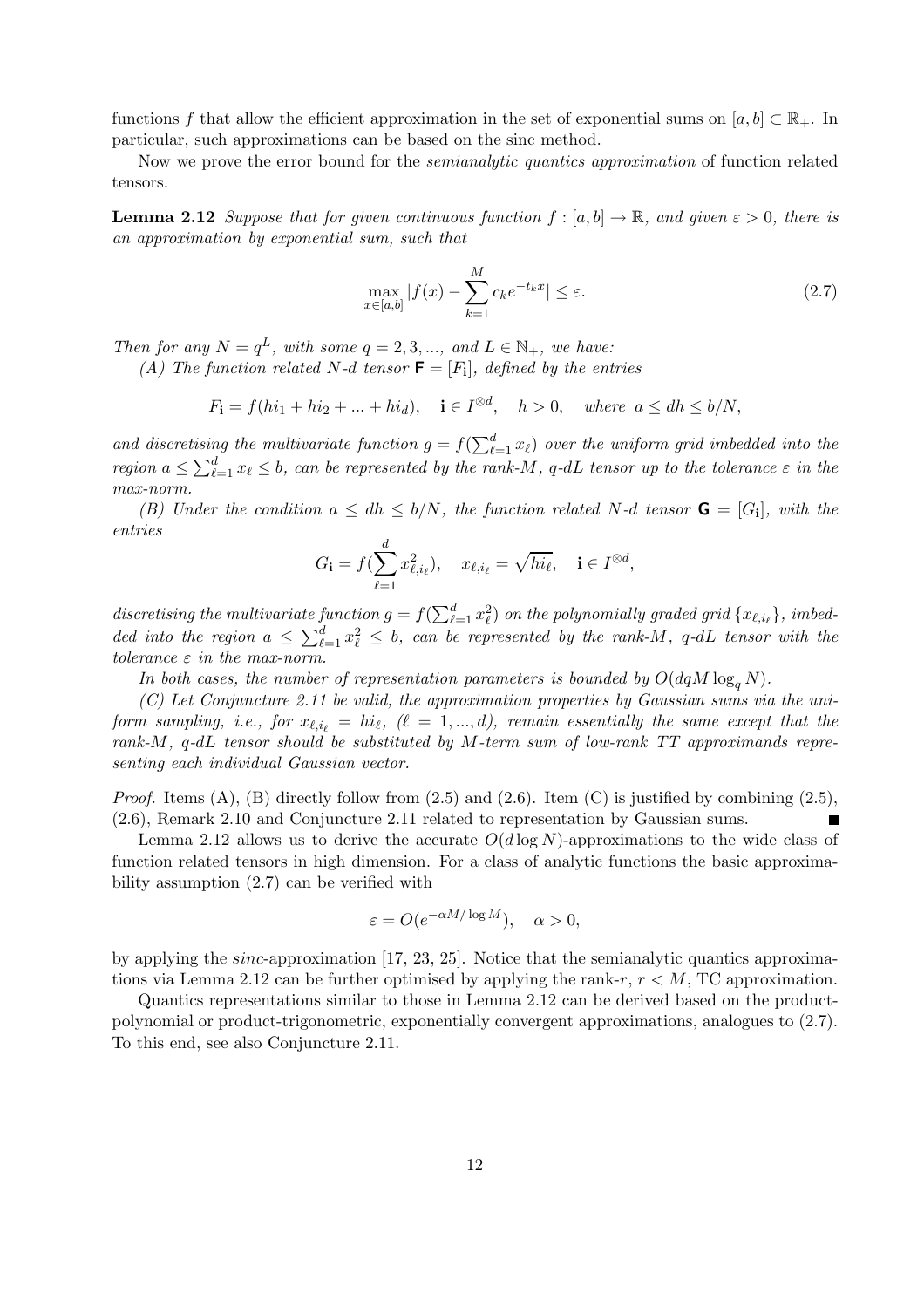## 3  $O(d \log N)$ -solution of elliptic/parabolic problems

In this section, we show how the QTT approximation method can be applied in the framework of truncated iteration for solving certain elliptic/parabolic equations in higher dimensions, providing log-scaling in the volume size  $N<sup>d</sup>$ . Numerical illustrations are provided.

We shall frequently use the finite difference negative d-Laplacian, that allows the Kronecker rank-d representation,

$$
\Delta_d = A \otimes I_N \otimes \dots \otimes I_N + I_N \otimes A \otimes I_N \dots \otimes I_N + \dots + I_N \otimes I_N \dots \otimes A \in \mathbb{R}^{I \otimes d \times I \otimes d},\tag{3.1}
$$

 $\overline{a}$ d×I

with  $A = \Delta_1 = \text{tridiag}\{1, -2, 1\} \in \mathbb{R}^{N \times N}$ , and  $I_N$  being the  $N \times N$  identity.

Notice that the TT-rank of  $\Delta_d$  is equal to 2 for any dimension (cf. [37]), while its QTT rank can be shown to be bounded by 4.

#### 3.1 Representing model equations in low rank QTT format

Examples below demonstrate that some classes of boundary-value/eigenvalue problems may have solutions that are well approximated in the quantics formats.

Example 3. In the case of Schrödinger equation for hydrogen atom,

$$
(-\frac{1}{2}\Delta - \frac{1}{\|x\|})u = \lambda u, \quad x \in \mathbb{R}^3, \quad u \in H^1(\mathbb{R}^3),
$$

the physically relevant eigenpair with minimal eigenvalue is given by  $u_1(x) = e^{-\|x\|}$ ,  $\lambda_1 = -0.5$ , hence both the solution  $e^{-\|x\|}$ , and the potential  $\frac{1}{\|x\|}$ , can be proven to provide accurate approximation in the low rank binary folding format, due to Lemma 2.12, and applying the *sinc*-quadrature approximation in [23, 25] (see Tables 3.2 and 3.3 for numerical illustrations).

Example 4. The eigenvectors  $U_{\mathbf{i}}$ ,  $\mathbf{i} \in I^{\otimes d}$ , of the algebraic eigenvalue problem

$$
\Delta_d U = \lambda U, \quad U \in \mathbb{R}^{N^d \times N^d}
$$

are exactly in the rank-2 quantics tensor format with the oscillating trigonometric canonical vectors,  $U_{\bf i} = \stackrel{d}{\bigotimes}$  $\ell = 1$  $\sin(i_{\ell}x_{\ell})$ . Representation (2.6) allows us to verify that this tensor is in the rank-2, qquantics format for any  $q = 2, 3, \dots$ 

*Example 5.* The solution of the discrete Poisson equation in  $\mathbb{R}^d$ ,

$$
\Delta_d U = F \quad \text{with rank-1 r.h.s.} \quad F = \otimes_{\ell=1}^d f_\ell, \quad f_\ell \in \mathbb{R}^N, \tag{3.2}
$$

,

is (approximately) represented in the rank- $(2M + 1)$ , tensor format,

$$
U = \Delta_d^{-1} F \simeq U_M := \sum_{k=-M}^{M} c_k \bigotimes_{\ell=1}^d \exp(-t_k \Delta_1) f_\ell,
$$
  
\n
$$
t_k = e^{k\mathfrak{h}}, \quad c_k = \mathfrak{h} t_k, \quad \mathfrak{h} = \pi/\sqrt{M}, \quad \Delta_1 \in \mathbb{R}^{N \times N},
$$
\n(3.3)

providing the exponential convergence rate in the rank parameter, [14],

$$
\left\|\Delta_d^{-1}F - U_M\right\| \le Ce^{-\pi\sqrt{M}}\|F\|.
$$

Hence, the low-rank approximability of the univariate vectors  $f_{\ell}$  in the QTT format implies the desired property for the solution  $U_M$ .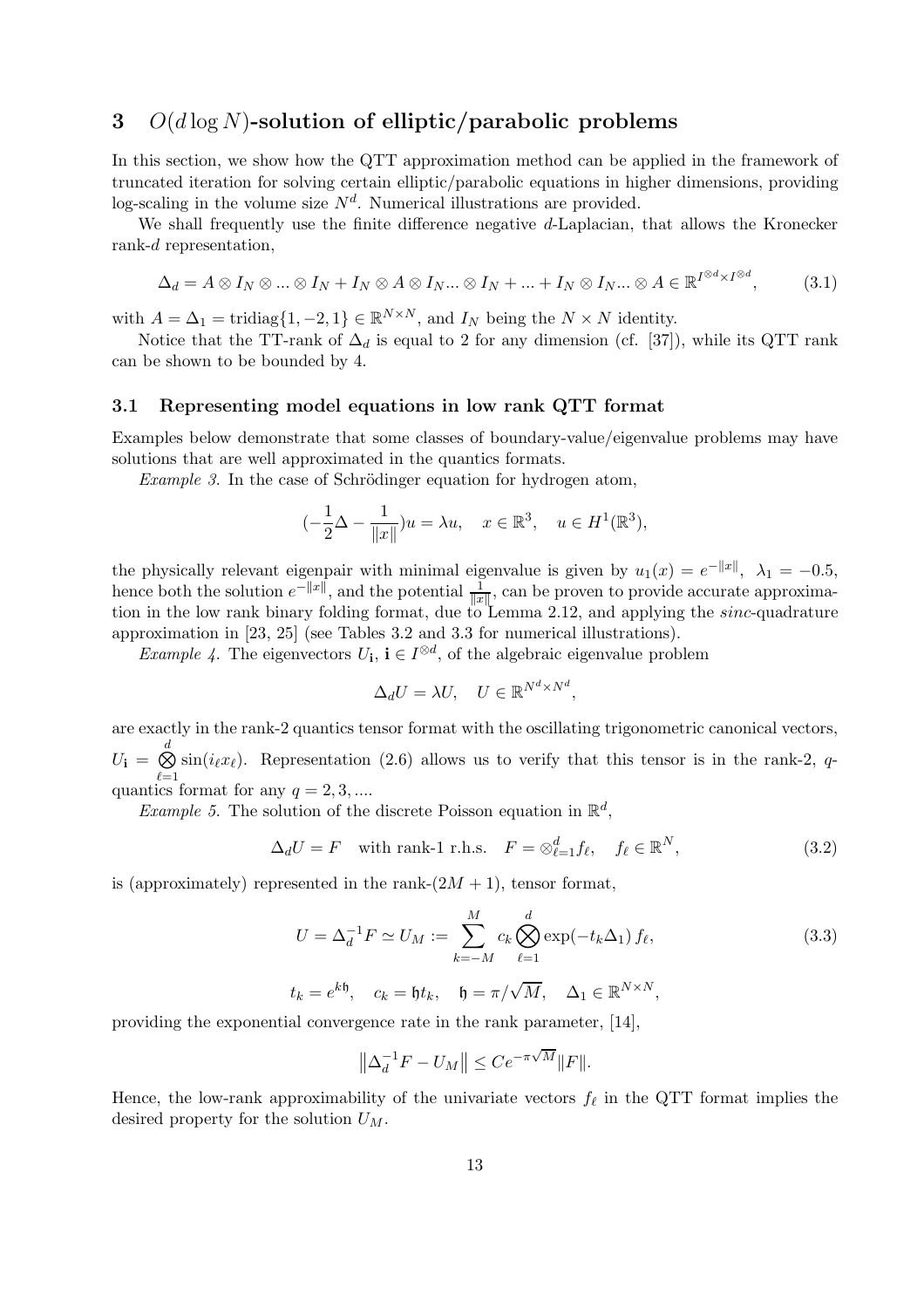#### 3.2 Quantics representation of matrices on N-d tensors

Matrices acting on  $TC[r,d]$  tensors can be determined by their componentwise matrix-vector products with the univariate representation vectors of the test rank-1 tensors.

**Definition 3.1** We say that a matrix A acting on  $TC[\mathbf{r}, I, d]$  tensors belongs to the class of Kronecker rank-m matrices,  $T\mathbb{C}[m,\mathcal{K}\times\mathcal{I},d]$ , if for each rank-1 element  $\mathbf{V}\in TC(1,\mathcal{I},d]$ , the resultant matrix-vector product is a d-tensor on the index set K,  $A$ **V**  $\in$  TC/m, K, d, where  $\mathbf{m} = (M_0, ..., M_d)$ ,  $M_0 = M_d$ . Using the Kronecker product notation,

$$
\mathcal{A} = \bigotimes_{\ell=1}^d \mathcal{A}^{(\ell)}, \quad \mathcal{A}^{(\ell)}: \mathbb{R}^{I_\ell} \rightarrow \mathbb{R}^{M_{\ell-1} \times K_\ell \times M_\ell},
$$

the explicit representation in the case of rank-1 input vector  $\mathbf{V} = v_1 \times ... \times v_d$ , is given by

$$
\mathcal{A}\mathbf{V} = \bigotimes_{\ell=1}^d \mathcal{A}^{(\ell)} v_{\ell}, \quad where \quad \mathcal{A}^{(\ell)} v_{\ell} \in \mathbb{R}^{M_{\ell-1} \times K_{\ell} \times M_{\ell}}.
$$

The action of A on the general tensor in  $TC[r,\mathcal{I},d]$  is defined as an element of the  $TC[p,\mathcal{K},d]$ format specified by the componentwise product  $P := J \odot M$  of index sets  $J = J(\mathbf{r})$  and  $M = M(\mathbf{m})$ , with the respective Hadamard-product rank parameter,  $\mathbf{p} = \mathbf{m} \odot \mathbf{r}$ .

Next lemma shows that the diagonal matrices generated by the exponential and trigonometric vectors can be proven to have fixed quantics Kronecker rank.

Lemma 3.2 Quantics Kronecker-TT rank of the diagonal matrices generated by the exponential and trigonometric vectors of size  $N = q^L$ , equals 1 and 2, respectively.

Proof. Notice that the matrix-vector product with the diagonal matrix is represented as the Hadamard product with the diagonal vector, then using Definition 3.1, the result follows from the respective bounds on the QTT-rank of the folded exponential/trigonometric vectors.

The analysis of the low QTT-rank approximations of elliptic operator inverse is based on certain assumptions on the QTT-rank of the matrix exponential family for  $d = 1$ .

**Conjecture 3.3** For any given  $\varepsilon > 0$ , and for fixed  $a, b > 0$ , let us assume that the family of matrix exponentials,  $\{\exp(-t_k\Delta_1)\}, t_k > 0, k = -M, ..., M$ , allows the rank-r<sub>∆</sub>, QTT  $\varepsilon$ -approximation, with r being uniformly bounded in the grid size N and scaling factors  $t_k \in [a, b] \subset \mathbb{R}_{>0}$  (see Table 3.4 for numerical justification).

With the previous assumption on the QTT-rank of the family of "univariate" matrix exponentials,  $\{\exp(-t_k\Delta_1)\}, t_k > 0$ , we prove the following Lemma.

**Lemma 3.4** Under conditions of Conjecture 3.3 the representation  $(3.3)$  approximates the exact solution U up to the relative tolerance  $\varepsilon > 0$ , and it has the complexity  $O(dr_{\Delta}\log^2 \varepsilon \log N)$ , that scales logarithmically in both  $N$  and  $\varepsilon$ . Moreover, the matrix

$$
\mathcal{B}_M := \sum_{k=-M}^{M} c_k \bigotimes_{\ell=1}^d \exp(-t_k a_\ell \Delta_1), \quad a_\ell > 0, \quad \ell = 1, ..., d,
$$
\n(3.4)

possesses the rank- $O(\log^2 \varepsilon)$ , QTT quantics  $\varepsilon$ -approximation (or preconditioner if M is small) to the anisotropic d-Laplacian inverse  $\Delta^{-1}_{d,\alpha}$ , where

$$
\Delta_{d,\alpha} := \sum_{\ell=1}^d a_\ell \bigotimes_{k=1}^d \Delta_1^{\delta_{\ell,k}}, \quad \delta_{\ell,k} \quad \text{is the Kronecker symbol.} \tag{3.5}
$$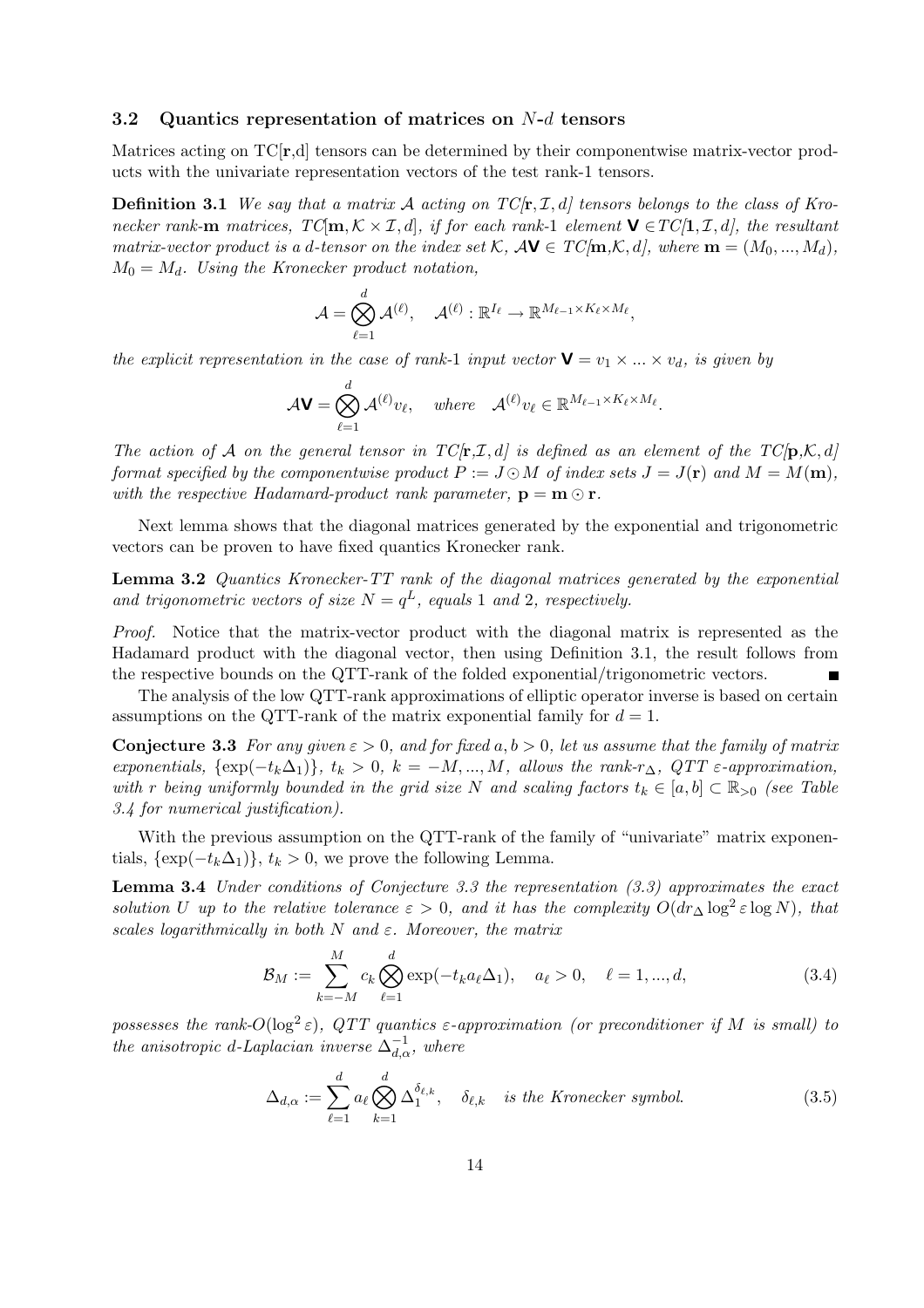#### 3.3 QTT-truncated iteration for elliptic/parabolic equations

QTT format can be utilized in the concept of approximate (truncated) iterations based on use of the rank structured formats to represent matrix-vector operations in the framework of preconditioned *iterative solvers* (cf. [25, 19, 26]). In our applications, we choose the manifold  $S = S_r$  of rank-r, QTT tensors, and then perform the truncated iteration over this nonlinear manifold by "projection" the current iterand onto  $S_r$ . This action is fulfilled by using the tensor truncation operator  $T_S$ :  $\mathbb{W}_{{\bf q},dL} \to {\mathcal S}$  defined by

$$
A_0 \in \mathbb{W}_{\mathbf{q},dL}: \quad T_{\mathcal{S}}A_0 = \operatorname{argmin}_{T \in \mathcal{S}} \|A_0 - T\|_{\mathbb{W}_{\mathbf{q}}}.
$$
\n(3.6)

The replacement of  $A_0$  by its approximation in S is called the *tensor truncation* to S and denoted by  $T<sub>S</sub>A<sub>0</sub>$ . In computational practice we apply the quasioptimal tensor truncation operator. Since the approximation procedure in the QTT-format is performed by SVD-based algorithm, we arrive at the following conclusion.

**Proposition 3.5** (Tensor truncation). (a) The operator  $T_S : \mathbb{W}_{q,dL} \to S := TT[\mathbf{r}, dL]$  is well defined. (b) For given  $A_0 \in TT[\mathbf{r}_0, dL] \subset \mathbb{W}_{\mathbf{a}, dL}$ , and  $\mathbf{r} < \mathbf{r}_0$ , the quasioptimal approximation  $T_{\mathcal{S}}A_0$ can be computed by  $QR/SVD$  based algorithm in  $O(qdLr_0^3)$  operations.

## 3.4 Numerics: QTT tensor calculus, solving equations in  $\mathbb{R}^d$

The following numerics illustrates the behavior of approximation error vs. the TT-rank of the dyadic folding approximation  $(q = 2)$  applied to different classes of function related vectors/tensors. We apply the MATLAB subroutines in [36] implementing the binary folding of vectors and the low rank TT approximation.

Recall that for any  $q = 2, 3, \dots$ , the QTT-rank (or more precisely, QTT<sub>q</sub>-rank) of the exponential and trigonometric vectors equals 1 and 2, respectively. Moreover, it can be proven that the Kronecker-TT rank of the diagonal matrices generated by the exponential and trigonometric vectors equals 1 and 2, respectively (see Lemma 3.2). Furthermore, the product of exponential and sin-functions in arbitrary frequency range has the QTT-rank equals to 2, as for the single sin-function.

|          | $e^{-\alpha x^2}$ , $\alpha = 0.1, 1, 10, 10^2$ | $\frac{\sin(\alpha x)}{\alpha}$ , $\alpha = 1, 10, 10^2$ | 1/x       | $e^{-x}/x$ | $x, x^{10}, x^{1/10}$ |
|----------|-------------------------------------------------|----------------------------------------------------------|-----------|------------|-----------------------|
| 210      | 3.2/2.8/2.8/2.2                                 | 4.0/4.7/5.5                                              |           | 3.5        | 1.9/2.7/3.9           |
| $2^{12}$ | 3.1/2.9/2.9/2.6                                 | 3.8/4.8/5.6                                              | 4.2       | 3.8        | 1.9/2.6/3.9           |
| $2^{14}$ | 2.9/2.8/2.8/2.8                                 | 3.6/4.7/5.5                                              | 4.2       | 3.8        | 1.9/2.5/3.9           |
| $2^{16}$ | $2.8/2.7/2.8/2.8$ (0.03)                        | $3.6/4.5/5.4$ (0.048)                                    | 4.2(0.05) | 5.3(0.04)  | 1.9/2.4/3.9           |

Table 3.1: QTT<sub>2</sub>-ranks of functional N-vectors on large grids,  $N = 2^p$ .

Tables 3.1 and 3.2, present numerical results on the binary (i.e.,  $q = 2$ ) quantics  $\varepsilon$ -approximation with  $\varepsilon = 10^{-6}$ , of the function related vectors/tensors corresponding to monomials and fractional power of  $x$ , as well as to the functions

$$
\frac{1}{x_1 + \dots + x_d}, \quad \frac{1}{\|x\|}, \quad \frac{e^{-\alpha \|x\|}}{\|x\|}, \quad e^{-\alpha \|x\|}, \quad \frac{\sin(\alpha \|x\|)}{\|x\|} \quad x \in \mathbb{R}^d.
$$

For the following discussion, the average separation rank of the QTT-model,  $\overline{r}$ , is defined by

$$
\overline{r}^2 := \frac{1}{d} \sum_{\ell=1}^d r_{\ell-1} r_{\ell},
$$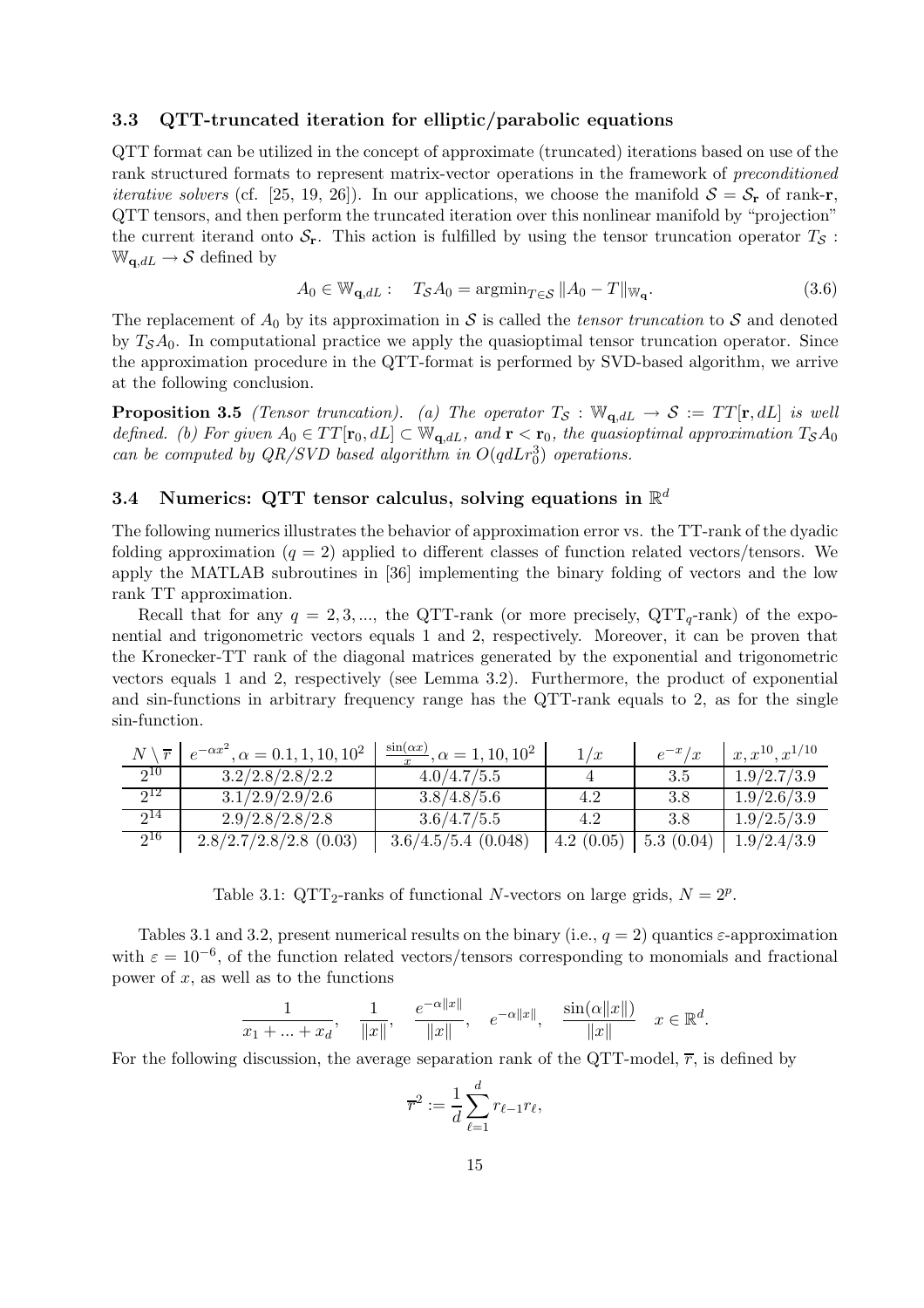providing the complexity bound  $\leq 2d\overline{r}^2 \log N$  on the binary QTT approximation. The CPU time (sec.) corresponding to the finest grid is given in the brackets (see Table 3.1). It scales linearly in the input vector size, N. Notice for comparison that the FFT(N) on finest grid requires  $t_{FFT}(2^{16}) \approx$ 0.006 sec., indicating that the low rank  $\mathrm{QTT}_2$  vector-transform to higher dimension  $D = \log N$ , is almost as fast as the FFT on the same vector size.

Table 3.2 represents the QTT<sub>2</sub>-ranks of the functional  $N \times N$ -matrices generated by sampling over large equidistant grids on  $[0, 1]^2$ , approximated up to the tolerance  $\varepsilon = 10^{-6}$ . Here  $\Delta_d$  denotes the d-Laplacian as in (3.1). The matrix notation  $diag(e^{-x^2})$  means the diagonal matrix built by the N-vector generated by  $e^{-x^2}$  on the uniform grid. Approximation properties are similar in the case  $d \geq 3$ . The above numerical illustrations lead to the following promising observations.

|     |     |     |     |     | $N \setminus \overline{r}$ $1/(x_1 + x_2)$ $\mid e^{-\ x\ } \mid e^{-\ x\ ^2}$ $\mid diag(e^{-x^2}) \mid \Delta_2^{-1}1, \varepsilon = 10^{-6}, 10^{-7}, 10^{-8}$ |
|-----|-----|-----|-----|-----|-------------------------------------------------------------------------------------------------------------------------------------------------------------------|
|     |     | 9.4 |     |     | 3.6/3.6/3.6                                                                                                                                                       |
| 210 | 5.1 | 9.4 |     | 3.9 | 3.6/3.6/3.6                                                                                                                                                       |
|     | 5.2 | 9.3 | 7.5 | 3.9 | 3.7/3.7/3.7                                                                                                                                                       |

Table 3.2: QTT<sub>2</sub>-ranks of functional  $N \times N$ -matrices on large grids,  $N = 2^p$ .

- The QTT-rank remains almost independent on the vector/matrix size, hence being specified only by analytic properties of generating function.
- The QTT-rank of the discrete Gaussians and monomials is very small  $(< 3)$ , that means that any  $M$ -term exponential or polynomial expansion on large  $N$ -grid can be represented within the storage  $O(M \log N)$ .
- Vectors generated by singular functions like  $1/x, e^{-x}/x$ ,  $\sin(\alpha x)/x$ , and  $x^{\alpha}$ ,  $(\alpha > 0)$  exhibit almost the same QTT-rank as smooth (analytic) functions, uniformly in the grid size N.

The last examples given in Table 3.3 illustrates the low TT-rank quantics approximability of the Newton potential  $1/\|x\|$ , in  $\mathbb{R}^3$ , the electron density  $\rho(x)$ ,  $x \in \mathbb{R}^3$ , and the Hartree potential,  $V_H := 1/||x|| * \rho$ , of CH<sub>4</sub> molecule discretised over large  $N \times N \times N$  spatial grid, and computed in [28] by the multigrid Tucker-canonical decomposition. In all cases the approximation accuracy  $\varepsilon = 10^{-6}$  in the QTT-format is achieved. In Table 3.3, Hart(S) and Hart(F) correspond to the middle  $N \times N$  matrix slice and to the full  $N \times N \times N$ -array representing the discrete Hartree potential, respectively.

|      |      |      | $N$   $1/\ x\ $   $\rho(x)$   Hart(S)   Hart(F) |       |                 |                   | $N$   $V_3$   $V_1 \times V_2 \times V_3$ |
|------|------|------|-------------------------------------------------|-------|-----------------|-------------------|-------------------------------------------|
| 128  | 13.8 | 32.0 | - 13.7                                          | -32.1 | 128             | 2.8               | 2.8                                       |
| 256  | 16.0 | 40.0 | 14.2                                            | 34.9  | 256             | $\vert 3.0 \vert$ | 3.0                                       |
| 512  | 17.5 | 45.8 | 14.2                                            | 20.2  | $512 \quad 3.3$ |                   | 3.3                                       |
| 1024 | 18.0 | 48.6 | 13.9                                            | 28.2  | 1024            | 3.5               | 3.5                                       |

Table 3.3:  $\text{QTT}_2$ -ranks of  $1/||x||$ , the Hartree potential, and electron density of CH<sub>4</sub> (left);  $\text{QTT}_2$ ranks for the canonical vectors of electron density of  $CH<sub>4</sub>$  (right).

We conclude that QTT-ranks of the Newton and Hartree potentials are rather small and remain almost uniformly bounded in  $N$  ( $O(\log N)$  scaling). In turn, the QTT rank of the electron density  $ρ$ , has the tendency to approach the canonical rank of the respective discrete density  $N \times N \times N$ tensor.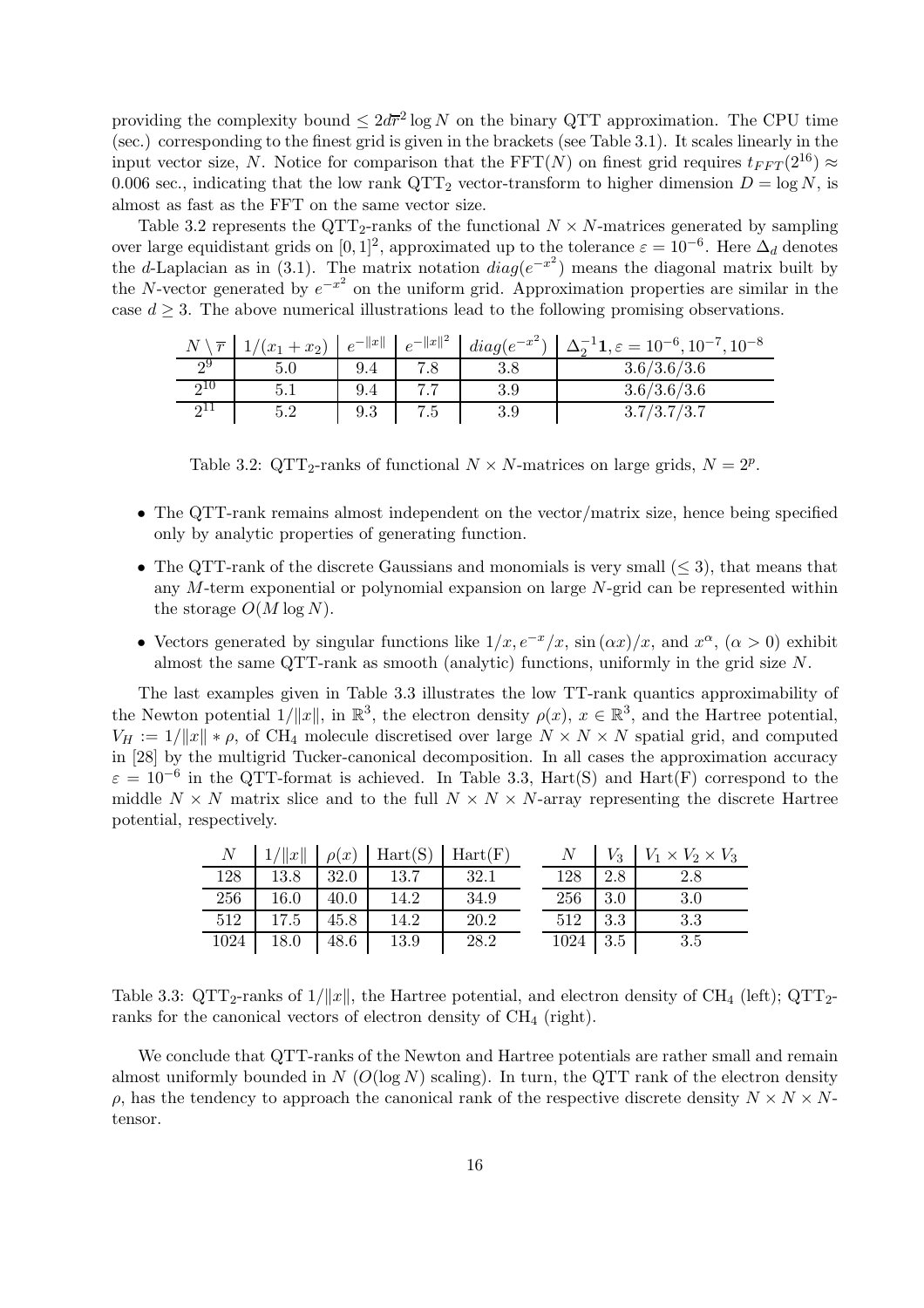For comparison, Table 3.3 gives typical QTT ranks of the canonical-TT representation in  $\mathcal{C}_{R,n}[TT[\mathbf{r},\log N]]$ . Here  $V_k$ ,  $(k = 1,2,3)$  denote the canonical vectors of the leading term in the rank-R canonical representation of the electron density of  $CH_4$  molecule. Table 3.3 (right) indicates that in the case of electron density tensor of CH<sub>4</sub> molecule (the canonical  $\varepsilon$ -rank is about  $R \approx 50$ for  $\varepsilon = 10^{-6}$ ), the two-level  $\mathcal{C}_{R,n}[TT[\mathbf{r},\log N]]$ -representation provides some better compression rate than those for the complete QTT approximation (cf. Table 3.3).

Table 3.4 represents the average QTT-ranks in approximation of certain function related matrices up to fixed tolerance  $\varepsilon = 10^{-5}$ . Among others, it includs the important example of matrix exponential (cf. Conjecture 3.3). In all cases, one can observe that rank parameters are small, and depend very mildly on the grid size.

| $\overline{r}$ | $e^{-\alpha \Delta_1}$ , $\alpha = 0.1$ , 1, 10, 10 <sup>2</sup> |     | $diag(1/x^2)$ | $diag(e^{-x})$ |
|----------------|------------------------------------------------------------------|-----|---------------|----------------|
| ച              | 6.2/6.8/9.7/11.2                                                 | 6.2 |               |                |
| ച∪             | 6.3/6.8/9.5/10.8                                                 | 6.3 | $5.3\,$       | 4.U            |
|                | 6.4/6.8/9.0/10.4                                                 | 6.2 | b.b           |                |

Table 3.4: QTT<sub>2</sub>-matrix-ranks of  $N \times N$ -matrices for large  $N = 2^p$ .

In Table 3.5, we present the average  $\mathrm{QTT}_2$ -ranks of the finite difference solution of the Poisson equation in the unite cube in  $\mathbb{R}^d$ , up to the tolerance  $\varepsilon = 10^{-5}$ ,

 $\Delta_d U = F \in \mathbb{R}^{N \times \dots \times N}$ , on large  $N \times \dots \times N$  uniform *d*-dimensional grid

with  $N = 2^p$ , and for  $d = 25, 50, 100, 200$ . We consider the case  $F = 1$ , that corresponds to the nonseparable solution with weak singularities at the adge and corner points, requiring large spacial grids to provide higher resolution. The CPU time (sec.) is presented, that does not count the (problem independent) preprocessing cost required to compute the  $\mathrm{QTT}_2$  representation of 1D matrix exponentials,  $\{\exp(-t_k\Delta_1)\}, t_k > 0, k = -M, ..., M$ , of size  $N \times N$  (the latter can be precomputed once and stored).

| $\boldsymbol{d}$ | 25       |        | 50  |       | 100 |       | 200 |       |
|------------------|----------|--------|-----|-------|-----|-------|-----|-------|
|                  | r        | time   | r   | time  | r   | time  | r   | time  |
| $2^t$            | 10.0     | 0.0124 | 8.0 | 0.023 | 7.8 | 0.047 | 5.2 | 0.089 |
| $2^8$            | 10.1     | 0.015  | 8.2 | 0.026 | 6.4 | 0.05  | 5.1 | 0.1   |
| $2^9$            | 10.2     | 0.016  | 8.2 | 0.03  | 6.4 | 0.06  | 5.1 | 0.12  |
| $2^{10}$         | $10.2\,$ | 0.0177 | 8.4 | 0.03  | 6.4 | 0.061 | 5.0 | 0.127 |

Table 3.5: QTT<sub>2</sub>-ranks for solution of the Poisson equation in  $\mathbb{R}^d$  on large grids,  $N = 2^p$ .

One observes the systematic decay of the average rank parameter  $\overline{r}$ , in the growing dimension d, with stabilization to the small value about several ones. It is worth to note that the CPU computing time increases only logarithmically in the grid size  $N$  and linearly in  $d$ , as predicted by the theory: The total numerical cost is estimated by  $O(d \log \varepsilon^{-1} \log N)$ .

For the loading vector  $F$ , corresponding to the  $R$ -term sum of trigonometric functions the QTTrank is estimated by  $r \leq R$ , again leading to the log-log computational cost  $O(dR \log \varepsilon^{-1} \log N)$ .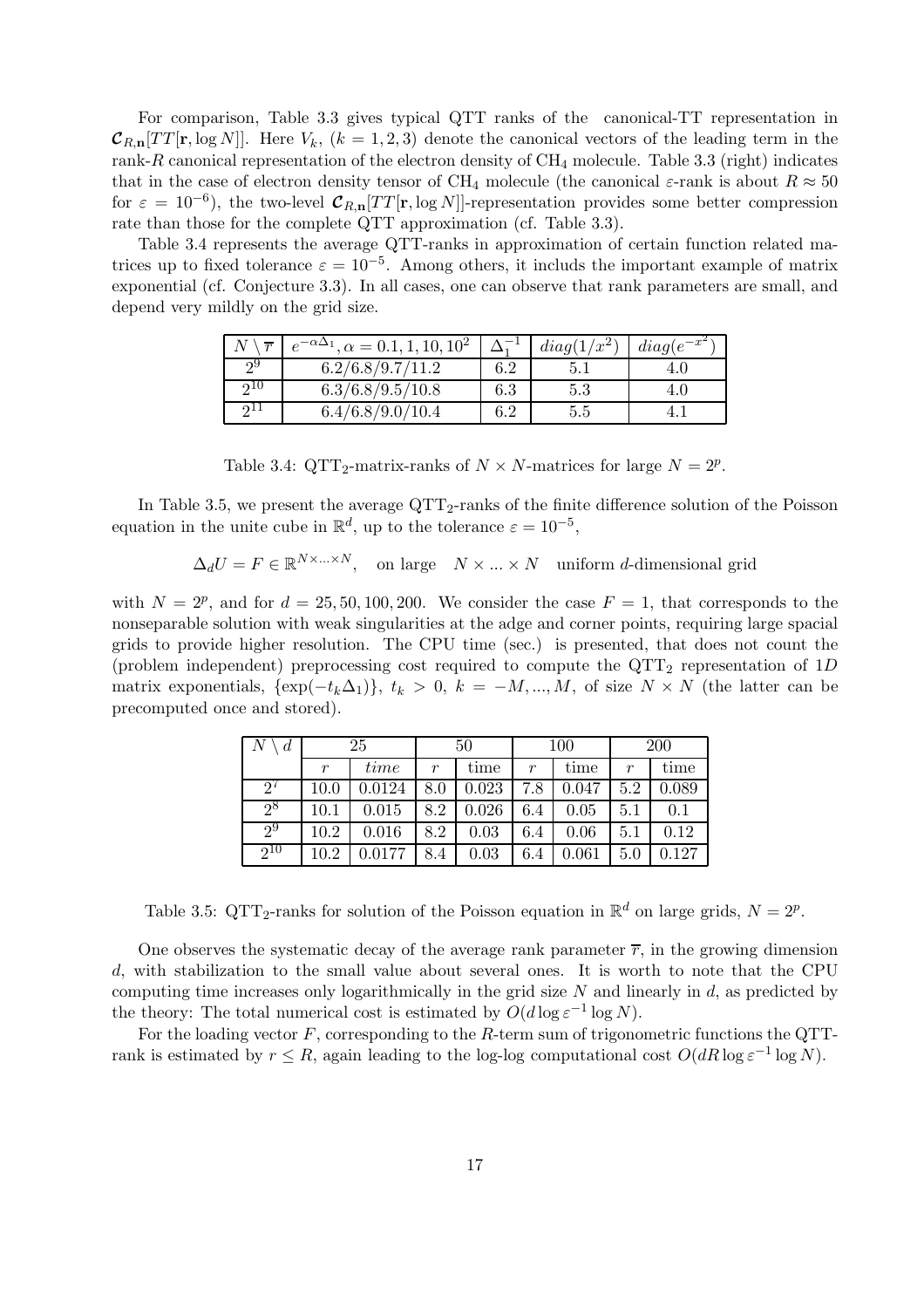## 4 Conclusions

We present the  $O(d \log N)$ -complexity quantics approximation method applied to high-order N-d tensors arising as the grid representation of physically relevant functions and operators in  $\mathbb{R}^d$ . The quantics method is based on the folding of initial  $N-d$  tensor to the auxiliary higher dimensional space of q-D tensors with  $D = d \log_q N$  and  $q = 2,3$ . The rigorous analysis on the low-rank quantics tensor approximation in the classes of function related  $N-d$  arrays, indicates the log-log scaling,  $O(d \log \varepsilon^{-1} \log N)$ , in both the grid size and numerical precision  $\varepsilon > 0$ . In particular, we prove the uniform canonical and QTT rank estimates for exponential, trigonometric and polynomial sampling representations, with implication to wavelet besis functions. Using the so-called QTT (or more generally, QTC) format, the nonlinear quantics tensor approximation can be implemented on the base of stable, noniterative QR/SVD algebraic decompositions with controlled accuracy  $\varepsilon > 0$ .

The QTT approximation method can be applied in the framework of truncated iteration for solving certain classes of elliptic/parabolic equations in higher dimensions with log-scaling in the basic discretisation parameters<sup>2</sup>. Extensive numerical tests in  $\S 3.4$  illustrate the high compression rate provided by the quantics method applied to data arrays arising in the traditional FEM calculations and in computational quantum chemistry (see also [30, 31]).

We hope that the quantics-TC numerical method opens new perspectives for developing reliable computational schemes in higher dimensions that are free of the "curse of dimensionality", noticeable limitations on the univariate grid-size, and from numerical instabilities.

Acknowledgments. The author greatfully acknowledges Dr. Ivan Oseledets (INM RAS, Moscow) for productive collaboration on the QTT-tensor approximation.

### References

- [1] M.H. Beck, A. Jäckle, G.A. Worth, and H.-D. Meyer, *The multiconfiguration time-dependent* Hartree (MCTDH) method: A highly efficient algorithm for propagating wavepackets. Phys. Reports 324 (2000), 1-105.
- [2] G. Beylkin, J. Garcke, and M.J. Mohlenkamp, Multivariate regression and machine learnig with sums of separable functions. SIAM. J. of Sci. Comp.,  $31(3)$ : 1840-1857(2009).
- [3] G. Beylkin and M.J. Mohlenkamp, Algorithms for numerical analysis in high dimension. SIAM J. Sci. Comput. 26 (6) (2005) 2133-2159.
- [4] P. Binev, W. Dahmen, and Ph. Lamby, Fast High-Dimensional Approximation with Sparse Occupancy Trees. Preprint 2010, submitted.
- [5] H.J. Bungartz, and M. Griebel, Sparse grids. Acta Numerica, 1-123, 2004.
- [6] P. Comon, and B. Mourrain, Decomposition of quantics in sums of powers of linear forms. Signal Processing, 53 (2), 1996, 96-107.
- [7] W. Dahmen, Wavelet and multiscale methods for operator equations. Acta Numerica, 6:55-228, 1997.
- [8] W. Dahmen, S. Proessdorf, and R. Schneider, Multiscale methods for pseudo-differential equations on manifolds. In: Wavelet analysis and its applications, 5, Academic Press, 1995.

<sup>&</sup>lt;sup>2</sup>The QTT method was recently proved to be efficient in high-dimensional electronic and molecular structure calculations (DMRG), potential energy surface approximation, and in stochastic PDEs.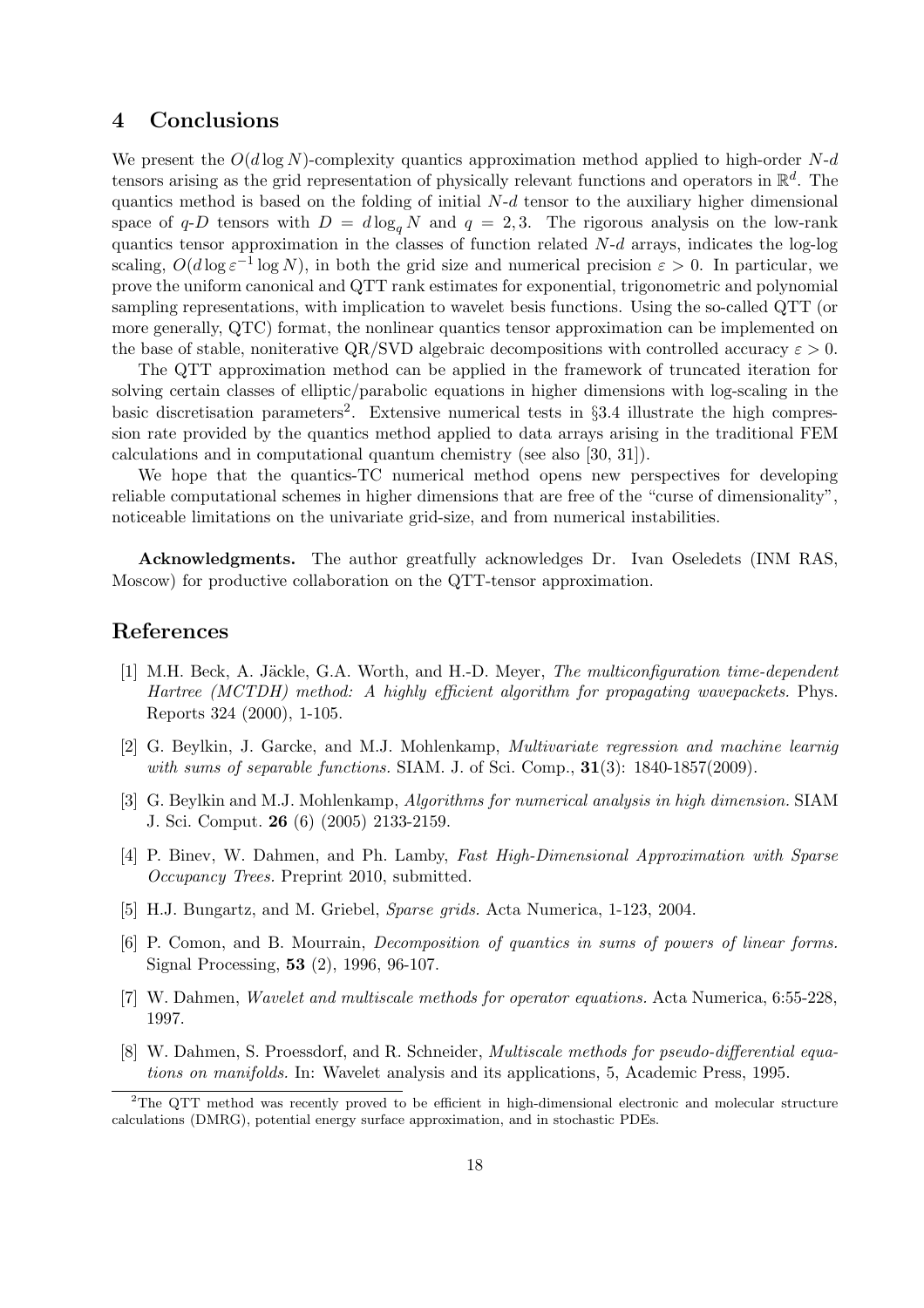- [9] L. De Lathauwer, B. De Moor, J. Vandewalle, On the best rank-1 and rank- $(R_1, ..., R_N)$  approximation of higher-order tensors. SIAM J. Matrix Anal. Appl., 21 (2000) 1324-1342.
- [10] L. De Lathauwer, B. De Moor, J. Vandewalle, A multilinear singular value decomposition. SIAM J. Matrix Anal. Appl., 21 (2000) 1253-1278.
- [11] V. De Silva and L.-H. Lim, Tensor rank and the ill-posedness of the best low-rank approximation problem. SIAM J. Matrix Anal. Appl., 30 (2008), no. 3, 1084-1127.
- [12] S.V. Dolgov, B.N. Khoromskij, I. Oseledets, and E.E. Tyrtyshnikov: Tensor Structured Solution of Elliptic Problems with Jumping Coefficients in  $\mathbb{R}^d$ . Preprint MPI MiS 2010, Leipzig (in preparation).
- [13] M. Espig, W. Hackbusch, T. Rohwedder, and R. Schneider, Variational Calculus with Sums of Elementary Tensors of Fixed Rank. Preprint 52/2009, MPI MIS, Leipzig 2009.
- [14] I. P. Gavrilyuk, W. Hackbusch, and B. N. Khoromskij, Tensor-product approximation to elliptic and parabolic solution operators in higher dimensions. Computing 74 (2005), 131-157.
- [15] L. Grasedyck, Hierarchical Singular Value Decomposition of Tensors. Preprint 27/2009, MPI MIS Leipzig, 2009.
- [16] L. Grasedyck, Polynomial Approximation in Hierarchical Tucker Format by Vector Tensorization. Preprint 43, DFG/SPP1324, RWTH Aachen, 2010.
- [17] W. Hackbusch and B. N. Khoromskij, Tensor-product Approximation to Operators and Functions in High dimension. Journal of Complexity 23 (2007), 697-714.
- [18] W. Hackbusch, and S. Kühn, A new scheme for the tensor representation. J. of Fourier analysis and applications, 15(2009) 5, 706-722.
- [19] W. Hackbusch, B.N. Khoromskij, S. Sauter, and E. Tyrtyshnikov, Use of Tensor Formats in Elliptic Eigenvalue Problems. Preprint 78/2008, MPI MIS Leipzig 2008 (submitted).
- [20] F.L. Hitchcock, The expression of a tensor or a polyadic as a sum of products. J. Math. Phys., 6 (1927), 164-189.
- [21] A. Jaravine, I. Ibraghimov, and V. Orekhov, Removal of time barrier for high-resolution multidimensional NMR spectroscopy. Nature Methods,  $3(8)$ , 2006, 605-607.
- [22] V. Khoromskaia, Computation of the Hartree-Fock Exchange in the Tensor-structured Format. Comput. Methods in Applied Math., Vol. 10(2010), No 2, pp.204-218.
- [23] B.N. Khoromskij, Structured Rank- $(r_1, ..., r_d)$  Decomposition of Function-related Tensors in  $\mathbb{R}^d$ . Comp. Meth. in Applied Math., 6 (2006), 2, 194-220.
- [24] B.N. Khoromskij, Fast and Accurate Tensor Approximation of a Multivariate Convolution with Linear Scaling in Dimension. J. of Comp. Appl. Math., 234 (2010) 3122-3139.
- [25] B. N. Khoromskij, On tensor approximation of Green iterations for Kohn-Sham equations. Comp. and Visualization in Sci., 11 (2008) 259-271.
- [26] B.N. Khoromskij, Tensor-Structured Preconditioners and Approximate Inverse of Elliptic Operators in  $\mathbb{R}^d$ . J. Constr. Approx. 30 (2009) 599-620.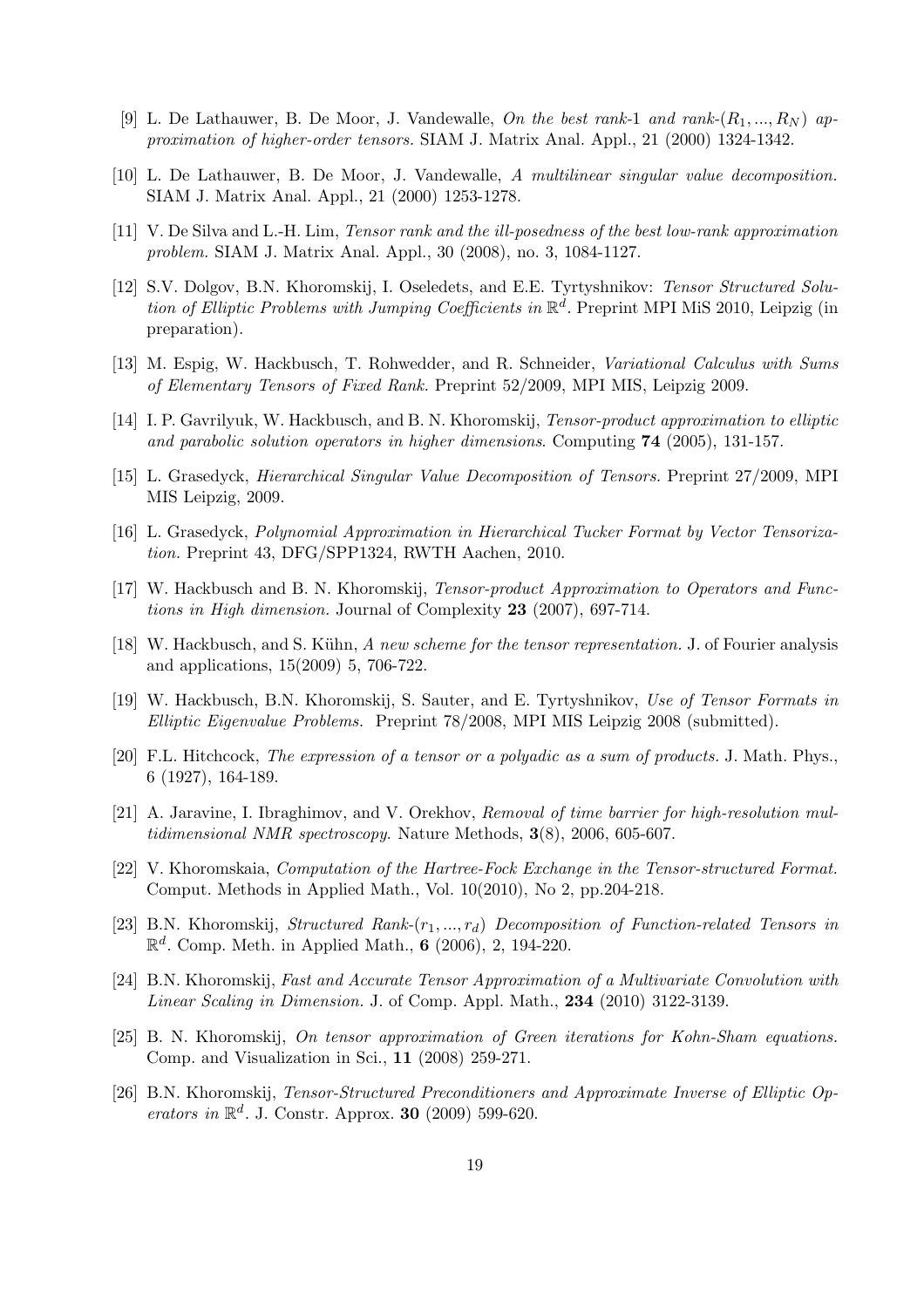- [27] B.N. Khoromskij, Tensors-structured Numerical Methods in Scientific Computing: Survey on Recent Advances. Preprint 21/2010, MPI MiS Leipzig 2010 (submitted).
- [28] B.N. Khoromskij and V. Khoromskaia, Multigrid Tensor Approximation of Function Related Arrays. SIAM J. on Sci. Comp., 31(4), 3002-3026 (2009).
- [29] B.N. Khoromskij, V. Khoromskaia, and H.-J. Flad, Numerical Solution of the Hartree-Fock Equation in Multilevel Tensor-structured Format. Preprint 44/2009, MPI MIS Leipzig 2009 (SISC, submitted).
- [30] B.N. Khoromskij, and I. Oseledets, Quantics-TT approximation of elliptic solution operators in higher dimensions. Preprint MPI MiS 79/2009, Leipzig 2009, submitted.
- [31] B.N. Khoromskij, and I. Oseledets, *Quantics-TT collocation approximation of parameter*dependent and stochastic elliptic PDEs. Preprint MPI MiS 37/2010, Leipzig 2010 (CMAM, accepted).
- [32] B.N. Khoromskij, and Ch. Schwab, Tensor-Structured Galerkin Approximation of Parametric and Stochastic Elliptic PDEs. Preprint MPI MiS 9/2010, Leipzig 2010, submitted.
- [33] T. G. Kolda and B. W. Bader, *Tensor Decompositions and Applications. SIAM Review*, 51(3), 2009, 455-500.
- [34] Ch. Lubich, From quantum to classical molecular dynamics: reduced models and numerical analysis. Zurich Lectures in Advanced Mathematics, EMS, 2008.
- [35] I.V. Oseledets, Compact matrix form of the d-dimensional tensor decomposition. Preprint 09- 01, INM RAS, Moscow 2009.
- [36] I.V. Oseledets, *Approximation of*  $2^d \times 2^d$  *matrices using tensor decomposition*. SIAM J. Matrix Anal. Appl., 2010.
- [37] I.V. Oseledets, and E.E. Tyrtyshnikov, *Breaking the Curse of Dimensionality, or How to Use* SVD in Many Dimensions. SIAM J. Sci. Comp., 31 (2009), 3744-3759.
- [38] I.V. Oseledets, and E.E. Tyrtyshnikov, *Tensor Tree Decomposition does not need a Tree.* Preprint 8/2009, INM RUS, Moscow 2009 (submitted).
- [39] J-M. Papy, L. De Lathauwer, and S. Van Huffel, Exponential Data Fitting Using Multilinear Algebra: the Decimative Case. Chemometrics, (www.interscience.willey.com) DOI:10.1002/cem.1212.
- [40] R. Schneider, Th. Rohwedder, J. Blauert, A. Neelov, Direct minimization for calculating invariant subspaces in density functional computations of the electronic structure, Journal of Comp. Math. 27 (2009), no. 2-3, 360-387.
- [41] C. Schwab and R. Todor, Sparse finite elements for elliptic problems with stochastic loading. Numer. Math., 95(4), 707-713, 2003.
- [42] N.D. Sidiropoulos, *Generalized Carathéodory's Uniqueness of Harmonic Parametrization to N* Dimensions. IEEE Trans. Inform. Theory, 47 (2001) 1687-1690.
- [43] V.N. Temlyakov, Nonlinear methods of approximation. Foundation of Comp. Math., Springer, 2008.